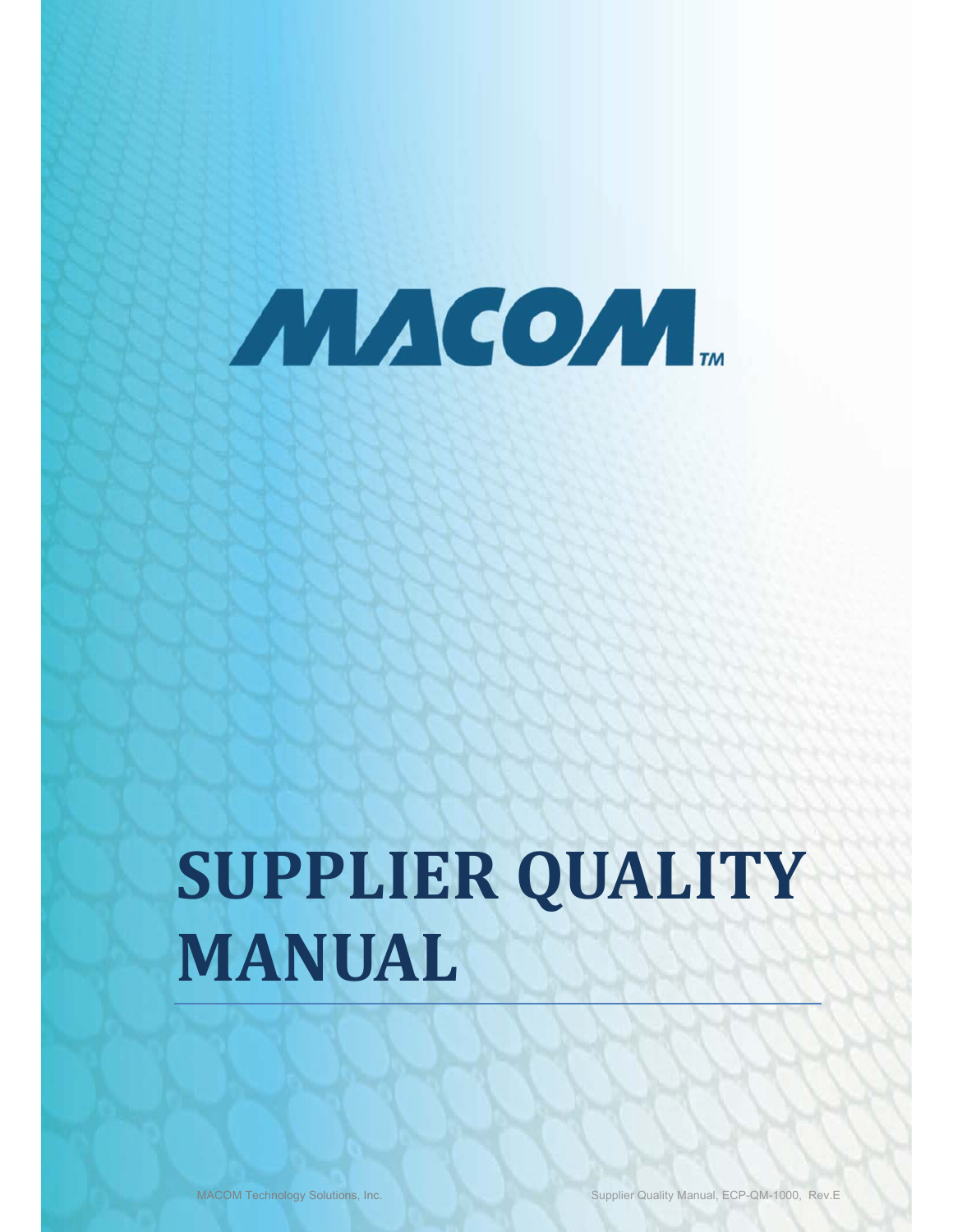MACOM Technology Solutions Holdings, Inc. (NASDAQ: MTSI) (MACOM) is a leading supplier of high performance analog RF, microwave, and millimeter wave products that enable nextgeneration Internet and modern battlefield applications. Recognized for its broad catalog portfolio of technologies and products, MACOM serves diverse markets, including high speed optical, satellite, radar, wired & wireless networks, CATV, automotive, industrial, medical, and mobile devices. A pillar of the semiconductor industry, we thrive on more than 60 years of solving our customers' most complex problems, serving as a true partner for applications ranging from RF to Light.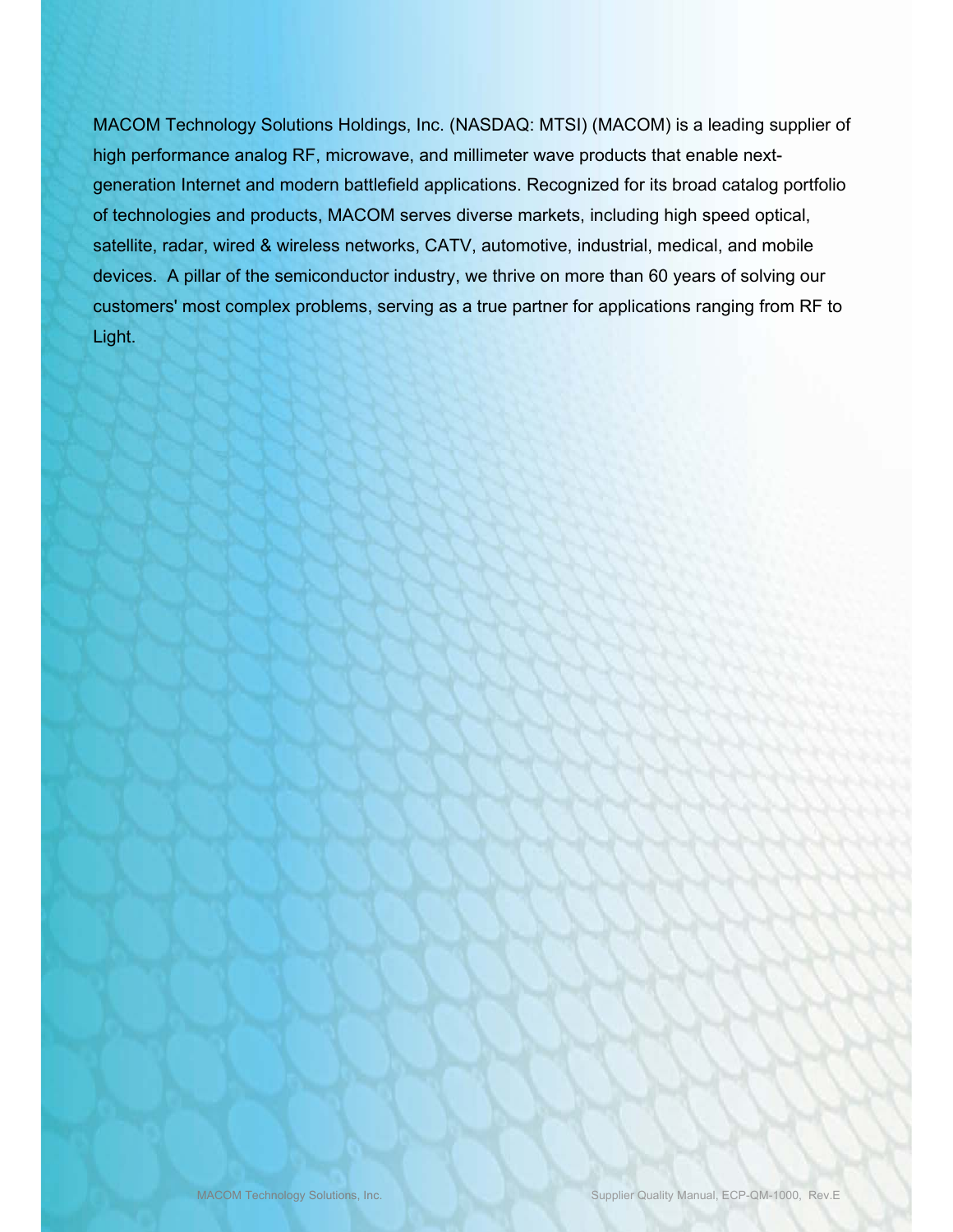

# **TABLE OF CONTENTS**

| <b>QUALITY POLICY:</b><br>1.                 | 5  |
|----------------------------------------------|----|
| <b>PURPOSE AND SCOPE</b><br>2.               | 5  |
| <b>SOURCING</b><br>3.                        | 6  |
| <b>4. SUPPLIER RESPONSIBILITIES</b>          | 8  |
| <b>4.1. CONTINUOUS IMPROVEMENT</b>           | 8  |
| <b>4.2. SUPPLY CHAIN CODE OF CONDUCT</b>     | 8  |
| <b>4.3. CONFLICT MINERALS</b>                | 8  |
| <b>4.4. COUNTERFEIT PRODUCTS</b>             | 9  |
| <b>4.5. ENVIRONMENTAL PRODUCT COMPLIANCE</b> | 9  |
| 5. SUPPLIER REQUIREMENTS OVERVIEW            | 10 |
| <b>5.1. QUALITY MANAGEMENT SYSTEMS</b>       | 10 |
| 5.2. BUSINESS CONTINUITY                     | 11 |
| 5.3. SUB-TIER SUPPLIER CONTROL               | 11 |
| 5.4. COMMUNICATION TO MACOM                  | 12 |
| 5.5. OBLIGATIONS FOR TIMELY AND PROPER       |    |
| <b>NOTIFICATION OF CHANGE</b>                | 12 |
| 5.6.<br><b>PURCHASING</b>                    | 15 |
| 5.7. TRACEABILITY                            | 15 |
| PRODUCT REALIZATION<br>6.                    | 16 |

**6.1. SPECIFICATION AND DOCUMENTATION REVIEW 16** 

| 6.2.           | <b>PROCESS CAPABILITY</b>                          | 16 |
|----------------|----------------------------------------------------|----|
| 6.3.           | <b>INITIAL (FIRST-OFF) SAMPLE PARTS</b>            | 17 |
| 6.4.           | <b>PROCESS CONTROLS</b>                            | 18 |
| 6.5.           | <b>CONTROL PLANS</b>                               | 19 |
| 6.6.           | <b>FAILURE MODE AND EFFECT ANALYSIS (FMEA)</b>     |    |
|                | 19                                                 |    |
|                | <b>6.7. HANDLING AND STORAGE REQUIREMENTS</b>      | 19 |
|                | <b>6.8. PROCESSING MOISTURE SENSITIVE MATERIAL</b> |    |
|                | <b>AND DEVICES</b>                                 | 20 |
|                | <b>6.9. PROCESSING ESD-SENSITIVE MATERIAL AND</b>  |    |
| <b>DEVICES</b> |                                                    | 20 |
|                | <b>6.10. REQUEST FOR DEVIATION</b>                 | 21 |
|                | <b>6.11. PACKAGING AND LABELING</b>                | 21 |
|                |                                                    |    |
|                | 7. MEASUREMENT, ANALYSIS AND                       |    |
|                | <b>IMPROVEMENT</b>                                 | 23 |
|                |                                                    |    |
|                | 7.1. GENERAL                                       | 23 |
|                | 7.2. CALIBRATION SYSTEM                            | 23 |
|                | 7.3. MEASUREMENT SYSTEMS ANALYSIS (MSA)            | 24 |
|                | 7.4. MONITORING AND MEASUREMENT                    | 25 |
|                | 7.5. VERIFICATION OF QUALITY                       | 26 |
|                | 7.6. PRODUCT / MATERIAL NONCONFORMANCE             | 26 |
|                | 7.7. CORRECTIVE AND PREVENTIVE ACTION (CAPA)       |    |
| <b>SYSTEM</b>  |                                                    | 27 |
|                | <b>7.8. MAVERICK LOT CONTROL</b>                   | 28 |
|                | 7.9. QUALITY RECORDS                               | 28 |
|                |                                                    |    |
|                |                                                    |    |
| 8.             | <b>SUPPLIER PERFORMANCE MONITORING 29</b>          |    |
|                |                                                    |    |
|                | <b>APPENDIX A: REFERENCE DOCUMENTS</b>             | 30 |
|                |                                                    |    |
|                | <b>APPENDIX B: REVISION HISTORY</b>                | 33 |
|                |                                                    |    |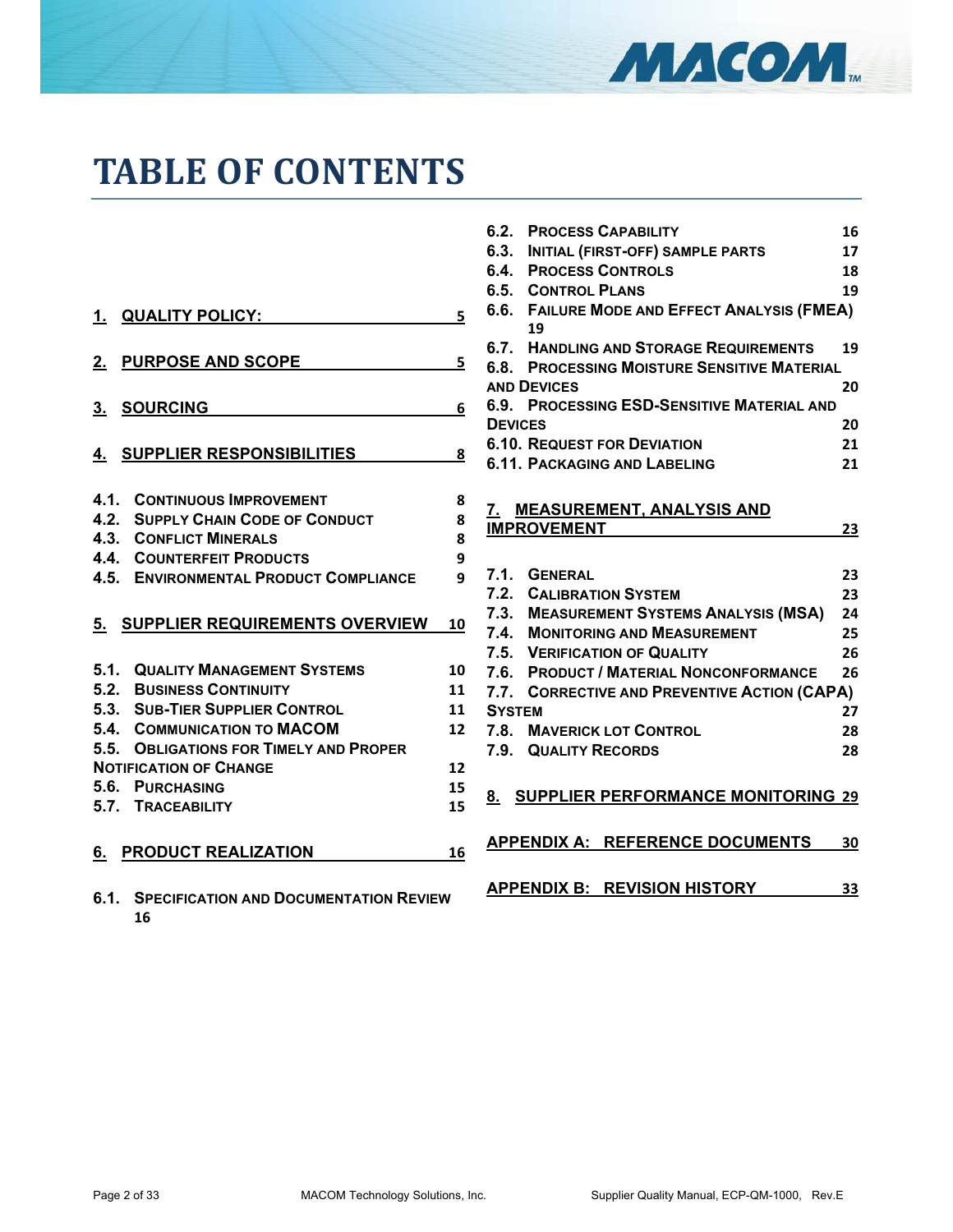

# **GLOSSARY OF TERMS**

| Term               | <b>Definition</b>                                                                                                                                                                            |
|--------------------|----------------------------------------------------------------------------------------------------------------------------------------------------------------------------------------------|
| Agile              | Agile is MACOM's Product Data Management system                                                                                                                                              |
| <b>APQP</b>        | <b>Advanced Product Quality Planning</b>                                                                                                                                                     |
| <b>BCMS</b>        | <b>Business Continuity Management System</b>                                                                                                                                                 |
| <b>BU</b>          | <b>Business Unit</b>                                                                                                                                                                         |
| <b>BOM</b>         | <b>Bill of Materials</b>                                                                                                                                                                     |
| <b>CAPA</b>        | <b>Corrective and Preventive Action</b>                                                                                                                                                      |
| <b>CDA</b>         | <b>Confidential Disclosure Agreement</b>                                                                                                                                                     |
| <b>CEM</b>         | <b>Contract Equipment Manufacturer</b>                                                                                                                                                       |
| C of A             | <b>Certificate of Analysis</b><br>A document provided by a supplier that reports and certifies the actual results of the<br>tests performed on a shipment of products or materials           |
| $C$ of $C/$<br>COC | <b>Certificate of Conformance</b><br>A certificate provided by a Supplier's Quality Assurance department to MACOM<br>confirming that all material conforms to all applicable specifications. |
| <b>COPQ</b>        | <b>Cost of Poor Quality</b>                                                                                                                                                                  |
| Cpk / Ppk          | <b>Process Capability Indices</b>                                                                                                                                                            |
| <b>DFMEA</b>       | Design Failure Mode & Effects Analysis                                                                                                                                                       |
| <b>DPPM</b>        | Defective Parts Per Million                                                                                                                                                                  |
| <b>EDI</b>         | Electronic Data Interchange                                                                                                                                                                  |
| <b>EICC</b>        | Electronic Industry Citizenship Coalition                                                                                                                                                    |
| <b>ESD</b>         | Electro-Static Discharge                                                                                                                                                                     |
| FAI                | <b>First Article Inspection</b>                                                                                                                                                              |
| <b>FAR</b>         | <b>First Article Report</b>                                                                                                                                                                  |
| <b>FMEA</b>        | Failure Mode & Effects Analysis                                                                                                                                                              |
| GR&R               | Gage Repeatability and Reproducibility                                                                                                                                                       |
| <b>ICT</b>         | Information and Communication Technology                                                                                                                                                     |
| <b>IMDS</b>        | International Material Data System                                                                                                                                                           |
| <b>ISO</b>         | International Standard Organization                                                                                                                                                          |
| <b>KPI</b>         | Key Performance Indicator                                                                                                                                                                    |
| <b>MACOM</b>       | <b>MACOM Technology Solutions</b>                                                                                                                                                            |
| <b>MCA</b>         | <b>Mutual Confidentiality Agreement</b>                                                                                                                                                      |
| <b>MDF</b>         | <b>Material Declaration Form</b>                                                                                                                                                             |
| <b>MSA</b>         | <b>Measurement System Analysis</b>                                                                                                                                                           |
| <b>MSL</b>         | <b>Moisture Sensitivity Level</b>                                                                                                                                                            |
| <b>NDA</b>         | Non-Disclosure Agreement                                                                                                                                                                     |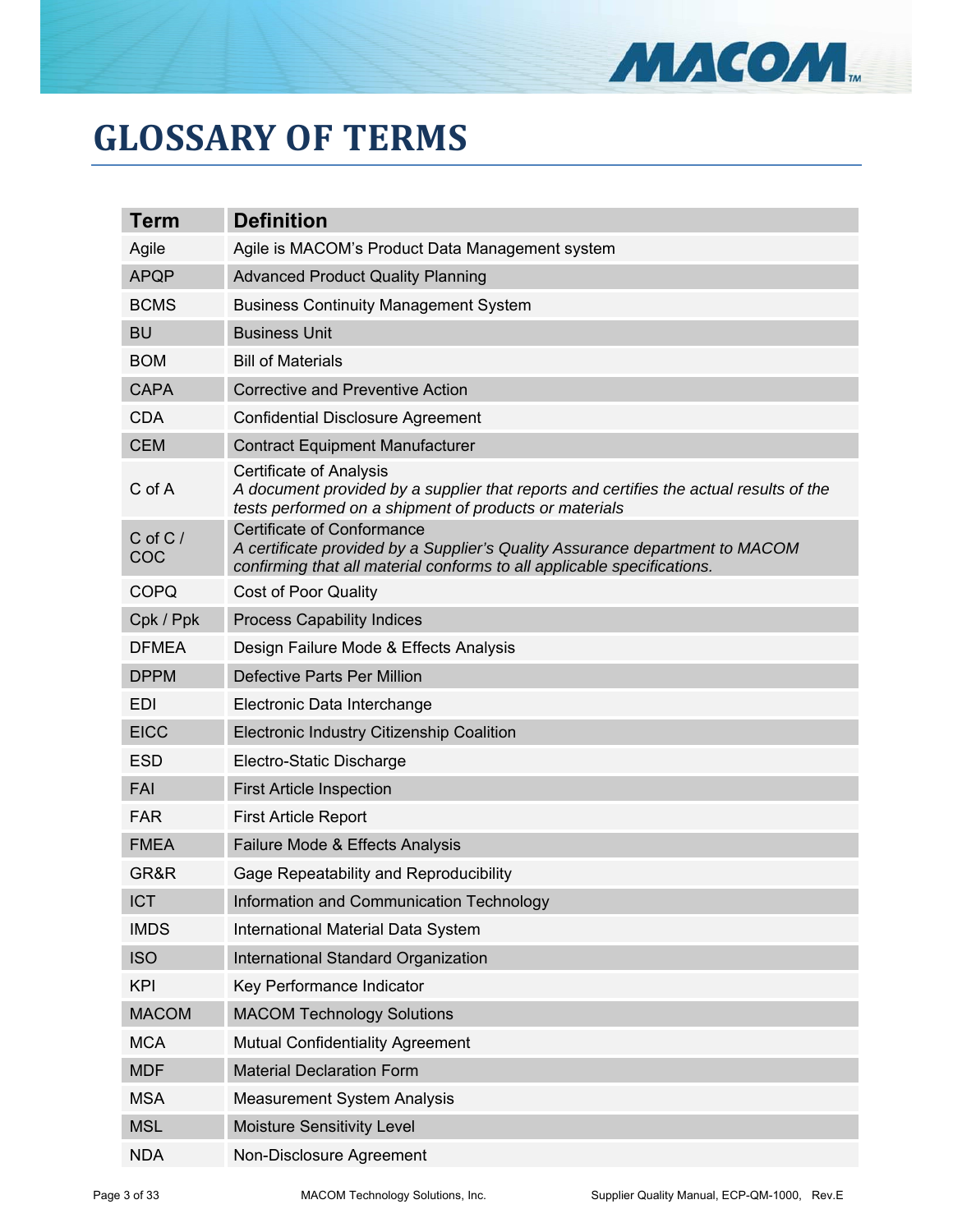

| <b>Term</b>    | <b>Definition</b>                                        |
|----------------|----------------------------------------------------------|
| <b>NCMR</b>    | Non-Conforming Material Report                           |
| <b>NPI</b>     | <b>New Product Introduction</b>                          |
| <b>OEM</b>     | <b>Original Equipment Manufacturer</b>                   |
| <b>OCM</b>     | <b>Original Component Manufacturer</b>                   |
| <b>PCB</b>     | <b>Printed Circuit Board</b>                             |
| <b>PCN</b>     | <b>Product / Process Change Notification</b>             |
| <b>PFMEA</b>   | Process Failure Mode & Effects Analysis                  |
| P <sub>O</sub> | <b>Purchase Order</b>                                    |
| <b>PPAP</b>    | <b>Production Part Approval Process</b>                  |
| <b>PPM</b>     | <b>Parts Per Million</b>                                 |
| <b>RFQ</b>     | <b>Request for Quotation</b>                             |
| <b>RoHS</b>    | <b>Restriction of Hazardous Substances</b>               |
| <b>SCAR</b>    | <b>Supplier Corrective Action Request</b>                |
| <b>SCN</b>     | <b>Supplier Change Notification</b>                      |
| <b>SCP</b>     | <b>Subcontractor Change Proposal</b>                     |
| <b>SGS</b>     | Société Générale de Surveillance [Certification company] |
| Shall          | Mandatory requirement                                    |
| Should         | Recommendation                                           |
| SOW            | <b>Statement of Work</b>                                 |
| <b>SPC</b>     | <b>Statistical Process Control</b>                       |
| <b>SQE</b>     | <b>Supplier Quality Engineer</b>                         |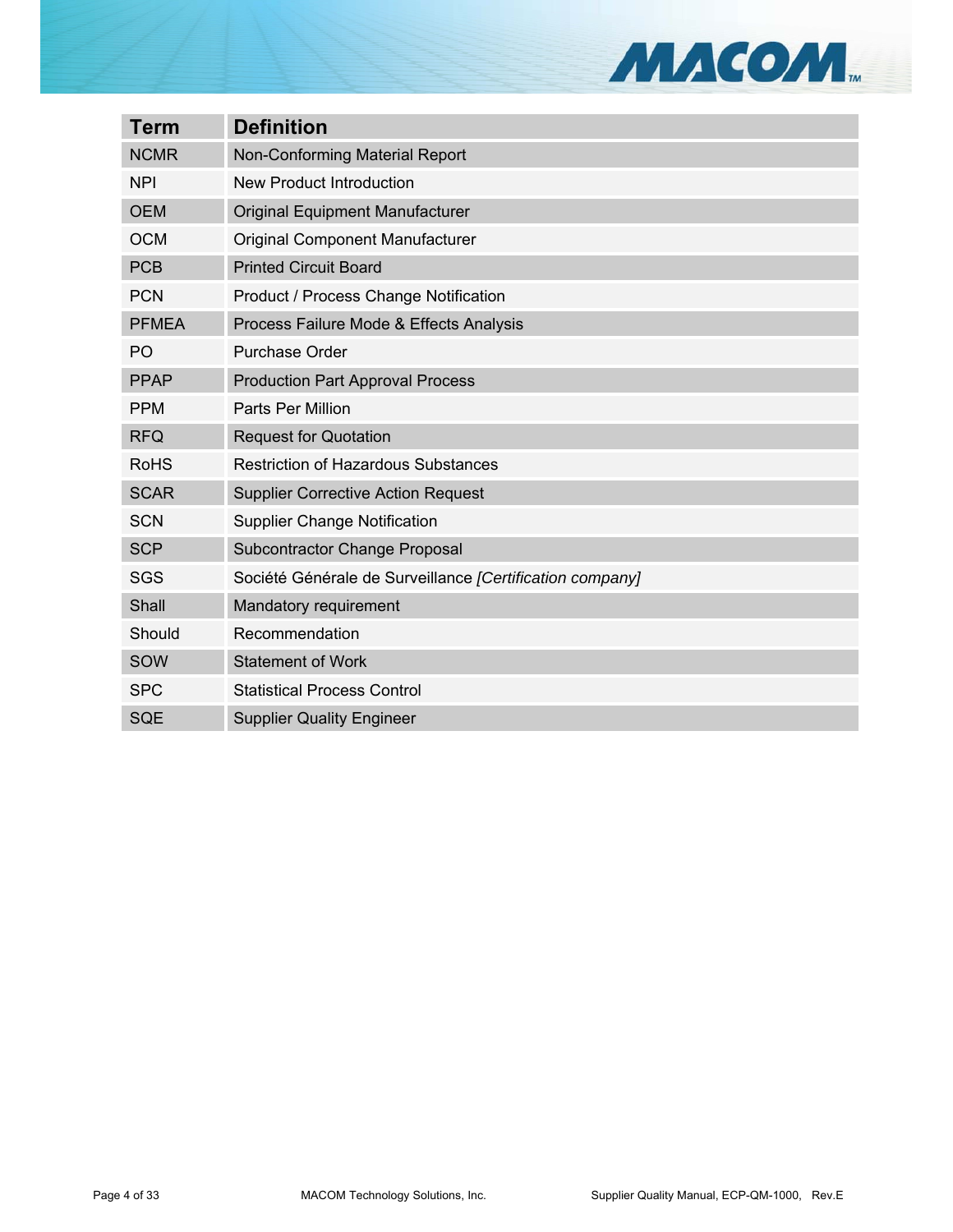

# **Supplier Quality Manual**

# **1. Quality Policy:**

The goal of MACOM Technology Solutions is to continually deliver effective, high quality products and services that meet our customers' and internal operations' needs in terms of delivery, performance, safety and value. Process controls shall be implemented such that the tasks are performed properly the first time, so that products and services meet established, agreed-to requirements.

It is the personal responsibility of every employee to ensure quality, customer satisfaction, continual improvement, maintenance of our quality management system and compliance with customer and regulatory requirements.

# **2. Purpose and Scope**

The purpose of this Supplier Quality Manual is to clearly communicate MACOM's Quality expectations to all new and existing external Suppliers, including raw material, component, Original Equipment Manufacturers (OEM), Contract Manufacturers of Finished Devices, and Service Suppliers associated with Product. These Quality Requirements shall apply to the development and manufacture of all Products supplied to MACOM. Suppliers are critical to MACOM's success in delivering high-quality product to our customers at the right time, therefore it is important for us to set expectations, identify gaps and track progress of gap resolution. MACOM works to build long-term relationships with those Suppliers who have achieved, or who are committed to achieving, these requirements.

MACOM Technology Solutions reserves the right to make changes to this document and requirements referenced herein. Hard copies of this document may not be updated. The latest version of this document is available on the Quality section of the MACOM Technology Solutions web site at http://www.macom.com/about/sustainability-quality--reliabil. Suppliers are responsible for ensuring that they are using the current version of this document.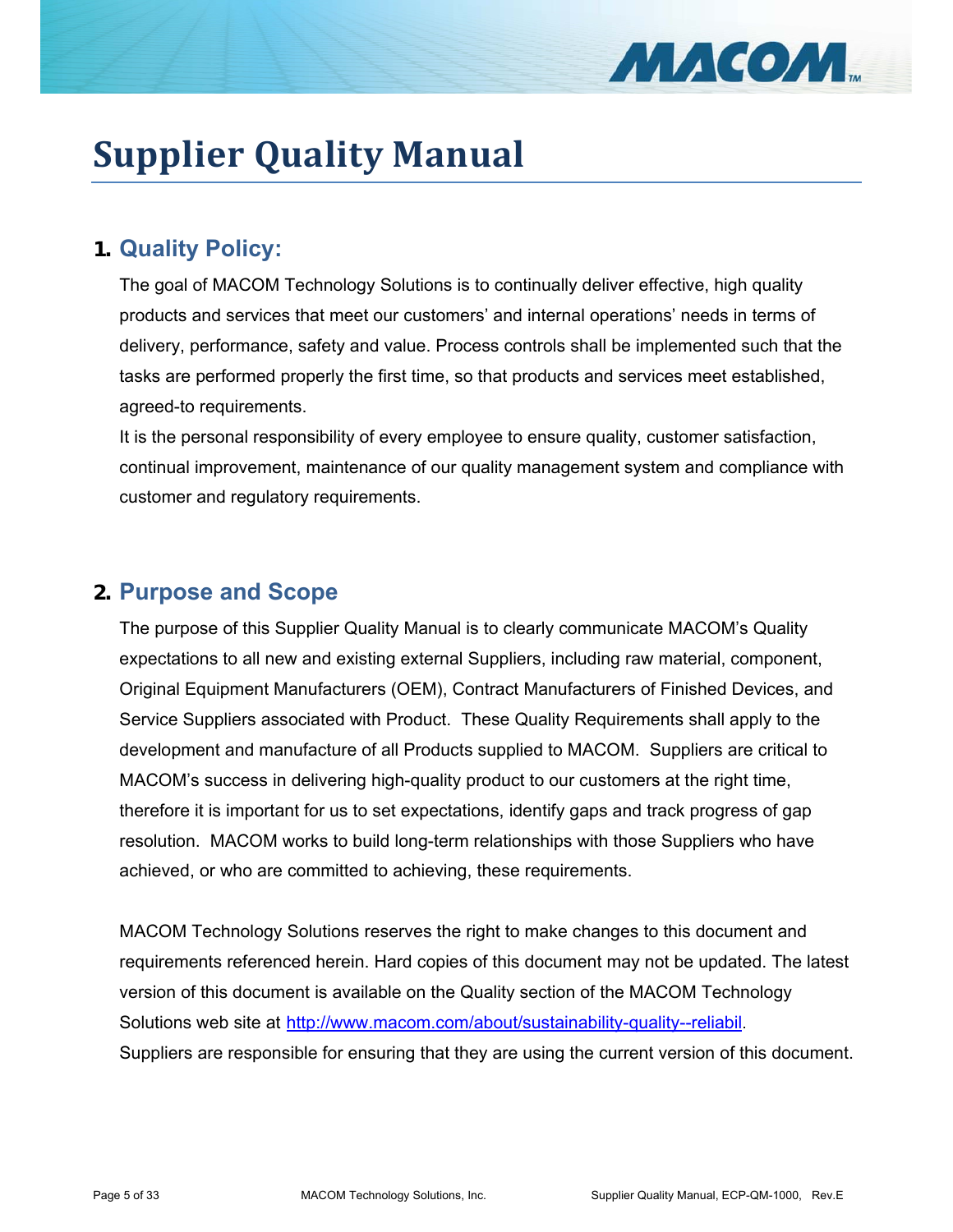

# **3. Sourcing**

The awarding of business to a supplier is one of the most important decisions made by MACOM Purchasing. It impacts the ability of our brand and our ability to deliver to our customers, remain competitive and to deliver future developments through projects and technological innovation. The MACOM Global Sourcing Process ensures the contribution and coordination of all decisions for all MACOM locations. It's the first step in building a strong and long lasting relationship between MACOM and our key suppliers.

The overview of the process is as shown here:



The supplier has an active role to play in this process:

- During the RFQ (Request For Quotation) process, the supplier is responsible for conducting a detailed specification review.
- In the audit performed by MACOM.
- In the demonstration of the achievement of MACOM requirements.
- In the implementation of action plans to reach the required performance level.

# **3.1. COMPLY with MACOM requirements**

- **3.1.1.** Have the products or technology required by MACOM.
- **3.1.2.** Meet the quality requirements outlined in this document.

# **3.2. SIGN Non-Disclosure Agreement**

**3.2.1.** The supplier understands and agrees to hold in strict confidence all confidential information derived from MACOM. As a Supplier to MACOM you may be asked to sign a Confidential Disclosure Agreement (CDA), Non-Disclosure Agreement (NDA), or Mutual Confidentiality Agreement (MCA) depending on the level of technology or information disclosed during the course of business. It is our policy to utilize a MACOM standard form that has been created for this purpose. When requested by an authorized representative of MACOM, the supplier shall return all documents provided by MACOM.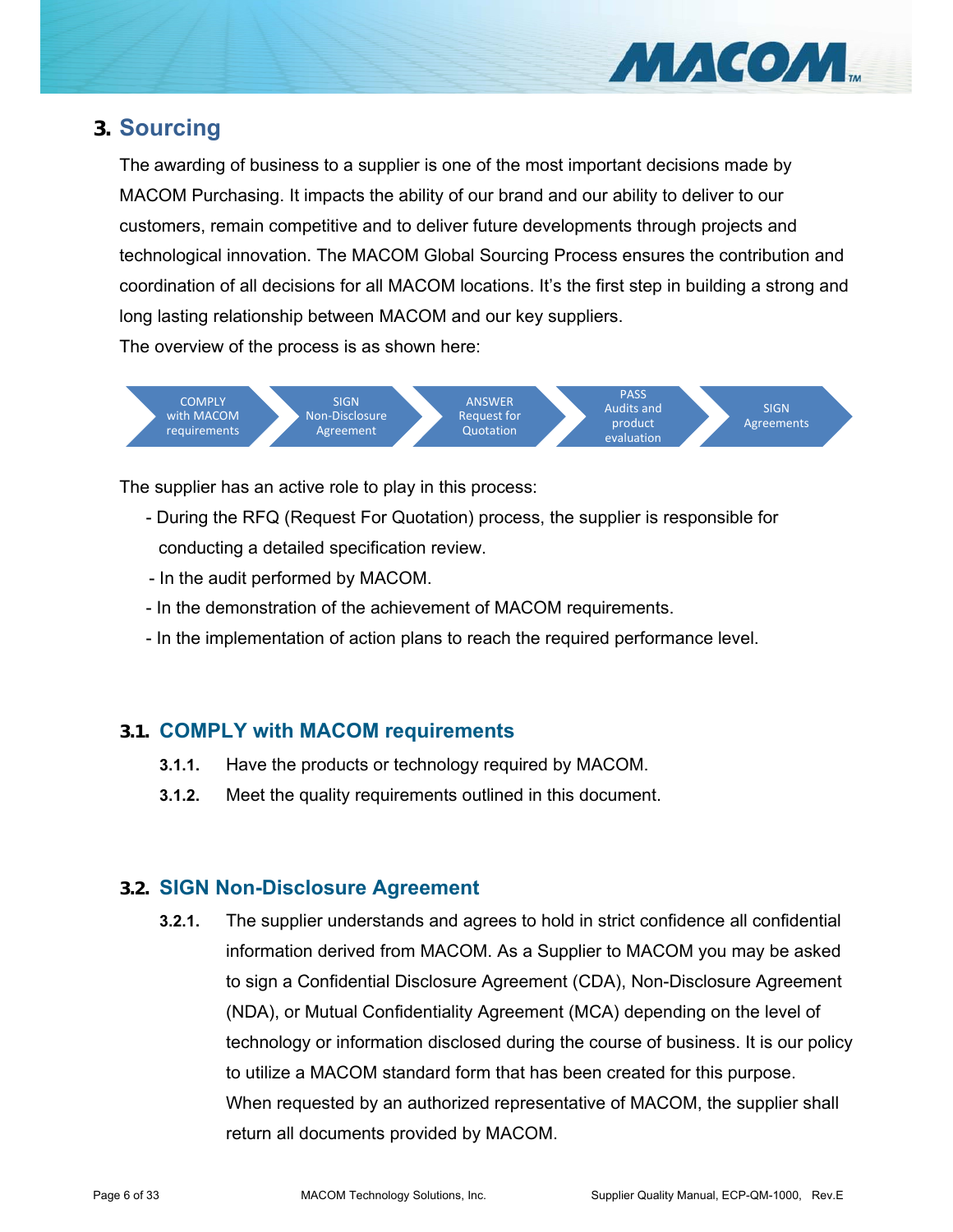

# **3.3. ANSWER Request for Quotation (RFQ)**

**3.3.1.** Requests for quotation shall be provided by the MACOM buyer/authorized purchasing personnel. Suppliers are required to respond to RFQ's within the allocated time, and to quote based on a technical review of the information provided.

Any clarification or additional detail required should be requested from the MACOM Sourcing and Quality teams prior to providing the final written quotation. Full compliance with the RFQ requirements and product specifications is expected.

Any requests for exceptions or deviations to the specifications or RFQ requirements shall be clearly documented and communicated to MACOM, and shall not be assumed or deemed to be acceptable without clear written confirmation of acceptance from MACOM.

#### **3.4. Supplier Audit:**

**3.4.1.** As part of the evaluation process MACOM may request the supplier to complete a Self-Audit using MACOM's audit questionnaire, QAF-391. Depending on the product or service being provided, MACOM may follow up with an on-site audit by MACOM personnel and sample parts will be subjected to an evaluation process as appropriate for the product in question.

#### **3.5. SIGN Agreements:**

**3.5.1.** Where applicable, suppliers may be required to sign specific agreements such as Purchasing Agreements, Statement of Work (SOW), Service Level Agreements, Foundry/Manufacturing Service Agreements, etc.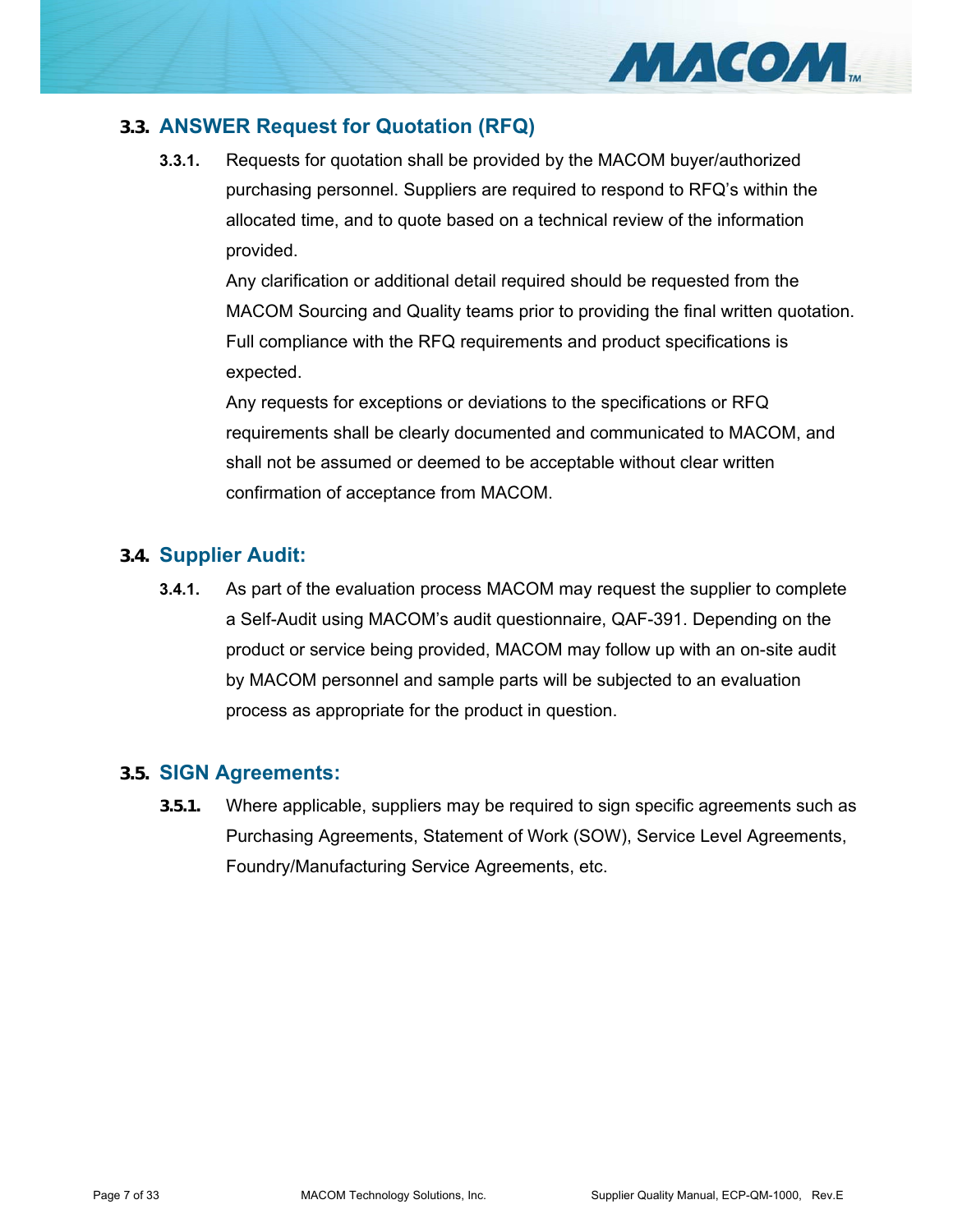

# **4. Supplier Responsibilities**

# **4.1. Continuous Improvement**

MACOM strives for reliability and quality in all of our products, and we recognize that this cannot be achieved without the support of a strong supply base. To that end, MACOM strives to achieve a world-class supply chain utilizing Lean methodologies. MACOM expects our suppliers to be committed to continual process improvement by emphasizing reduction of part to part variation and the elimination of all waste.

# **4.2. Supply Chain Code of Conduct**

MACOM is committed to conducting our business activities in an ethical and responsible manner, contributing to economic development, while working to integrate social and environmental concerns into our business operations and stakeholder engagements. We also expect our suppliers to conduct their activities in an ethical and responsible manner, in conformance with, or exceeding, all applicable environmental laws and regulations of the jurisdictions in which the supplier does business.

Suppliers are directed to the Supply Chain Code of Conduct in the Corporate Social Responsibility section of the MACOM Technology Solutions web site at http://www.macom.com/about/sustainability-quality--reliabil, which incorporates the text of the Electronic Industry Citizenship Coalition's Code of Conduct, and is supplemented with additional requirements described therein.

# **4.3. Conflict Minerals**

MACOM is committed to responsible sourcing and to compliance with the requirements of Section 1502 of the Dodd-Frank Wall Street Reform and Consumer Protection Act, 2010. Conflict minerals are defined as Tin, Tungsten, Tantalum and Gold.

Suppliers are directed to our Conflict Minerals Policy Statement in the Corporate Social Responsibility section on MACOM Technology Solutions website at http://www.macom.com/about/sustainability-quality--reliabil

We require all relevant suppliers to submit conflict minerals data, including smelter information, using the standardized Conflict Free Reporting Template (CMRT). We also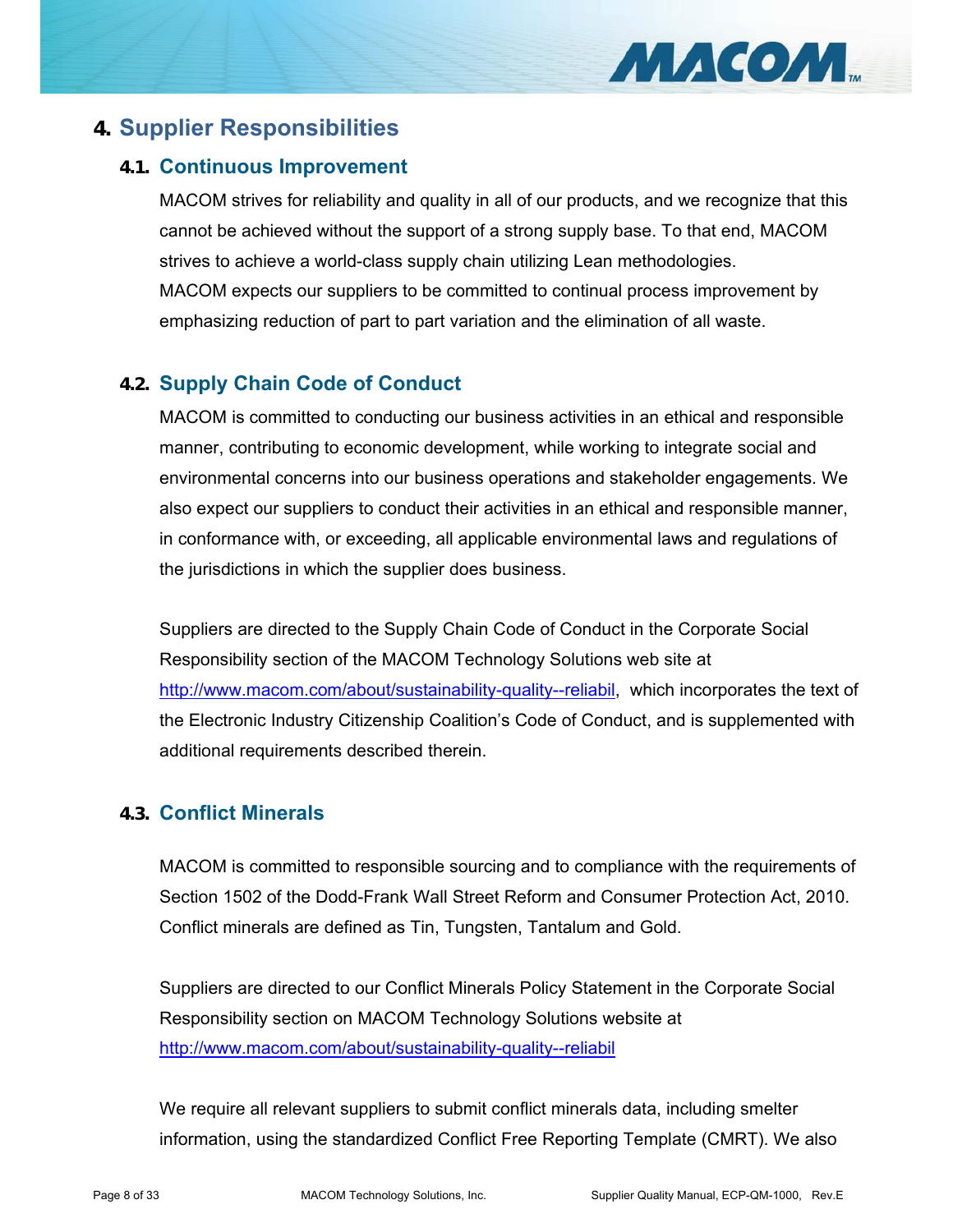

request that relevant suppliers ensure all smelters in their supply chain engage with the CFSI or other relevant bodies, such as the London Bullion Market Association, the Responsible Jewellery Council or the Tungsten Industry – Conflict Minerals Council.

Enquiries related to Conflict Minerals should be directed to conflictminerals@macom.com

# **4.4. Counterfeit Products**

To protect our customers and provide quality products, MACOM only procures its components directly from OEM's or through an authorized agent/broker or distributor. All suppliers providing turnkey assembly services to MACOM are required to implement the same approach when purchasing components. Any independent distributor/broker shall provide full acquisition traceability to the Original Equipment Manufacturer (OEM)/Original Component Manufacturer (OCM).

Again, suppliers are directed to MACOM's Supplier Declaration on Sustainability (ref. section 4.2) for additional details on requirements related to Counterfeit Products.

# **4.5. Environmental Product Compliance**

MACOM's goal is to avoid the use of substances in its products, which could harm the environment or human health. We are committed to adhering to all relevant legal requirements, international treaties and conventions, along with specific market requirements.

We expect our suppliers to conduct operations in conformance with, or exceeding, all applicable laws and regulations of the jurisdictions in which the supplier does business, along with other relevant international regulations.

Suppliers are directed to Supplier Compliance Requirements in the Environmental Product Compliance section on MACOM Technology Solutions website at http://www.macom.com/about/sustainability-quality--reliabil

The list below includes some of the relevant legislation, but compliance is not limited to these. Additional information may be required, such as independent test reports or MSDS sheets for relevant products.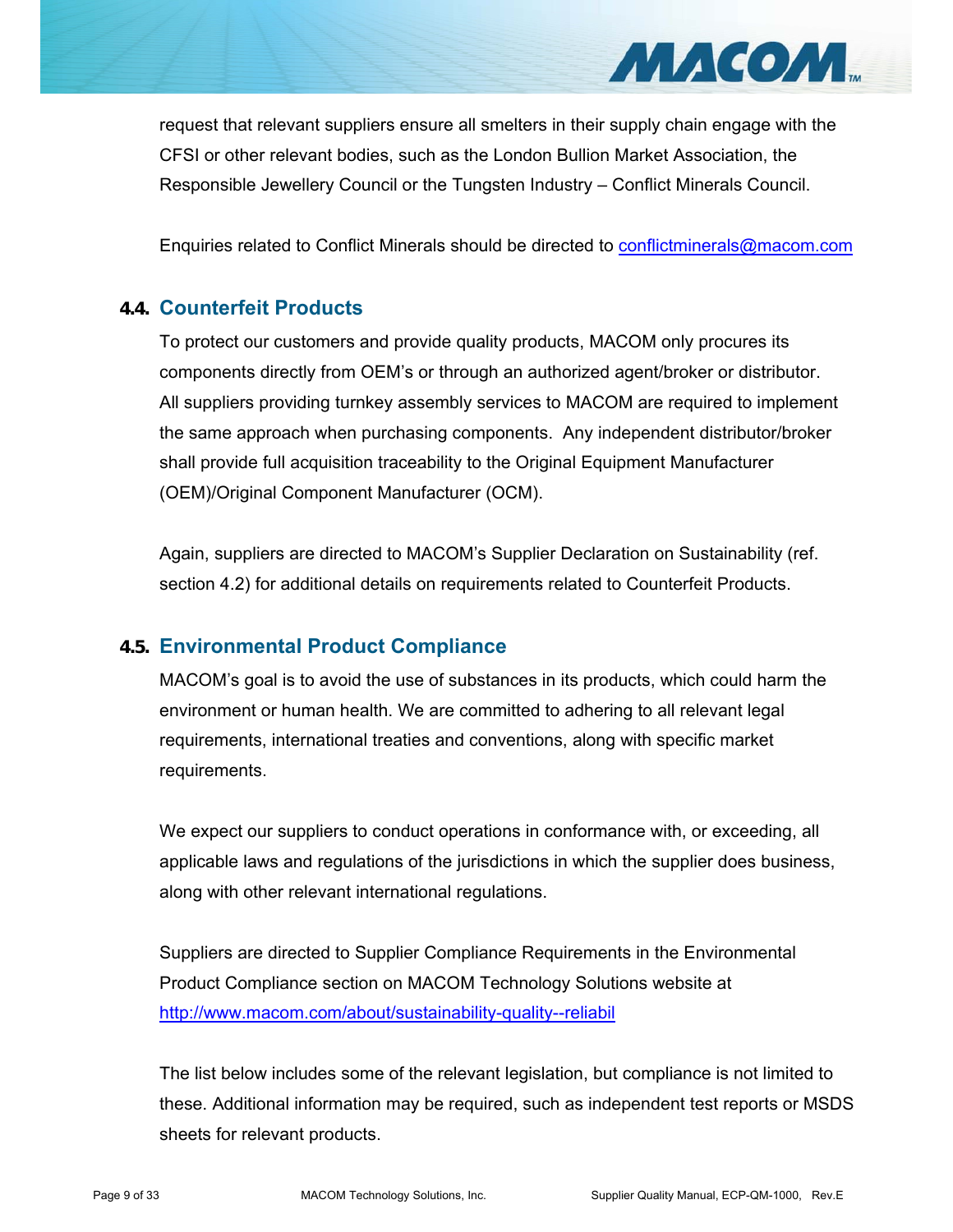

- o EU: Restriction of Hazardous Substances (RoHS) Directive 2011/65/EU
- o EU: Registration, Evaluation, Authorization and Restriction of Chemicals (REACH) EC 1907/2006,
- o EU: EC 1005/2009 on Substances that deplete the ozone layer
- o EU: Regulation No. 842/2006 on certain Fluorinated Greenhouse Gases
- o EU: Persistant Organic Pollutants (EC/850/2004)
- o EU: 2009/425/EC, Restrictions on marketing and use of organostannic compounds

Enquiries related to Environmental Product Compliance should be sent to product\_compliance@macom.com



A copy of MACOM's full Environmental Health and Safety Policy is available on the Sustainability, Quality & Reliability section of the MACOM website http://www.macom.com/about/sustainability-quality--reliabil

# **5. Supplier Requirements Overview**

.

#### **5.1. Quality Management Systems**

Suppliers are encouraged to earn relevant third party registration to ISO 9001, TL 9000, ISO/TS 16949, SAE AS 9100, BS EN 9100, or equivalent national standards as appropriate.

Supplier expectations are as follows;

| <b>Supplier Type</b>                                                                   | <b>Supplier Category</b>     | <b>Expectation</b>                                                      |
|----------------------------------------------------------------------------------------|------------------------------|-------------------------------------------------------------------------|
| Raw Material and<br><b>Component Suppliers</b>                                         | <b>Both New and Existing</b> | Already certified, or working<br>towards ISO 9001:2015<br>certification |
| <b>OEM</b> and Contract<br>Manufacturing of<br><b>Finished Devices</b>                 | <b>Both New and Existing</b> | ISO 9001:2015 certified<br>ISO 14001:2015 certified                     |
| <b>OEM</b> and Contract<br>Manufacturing of<br><b>Finished Devices -</b><br>Automotive | <b>Both New and Existing</b> | ISO 9001:2015 &<br>ISO/TS 16949 certified                               |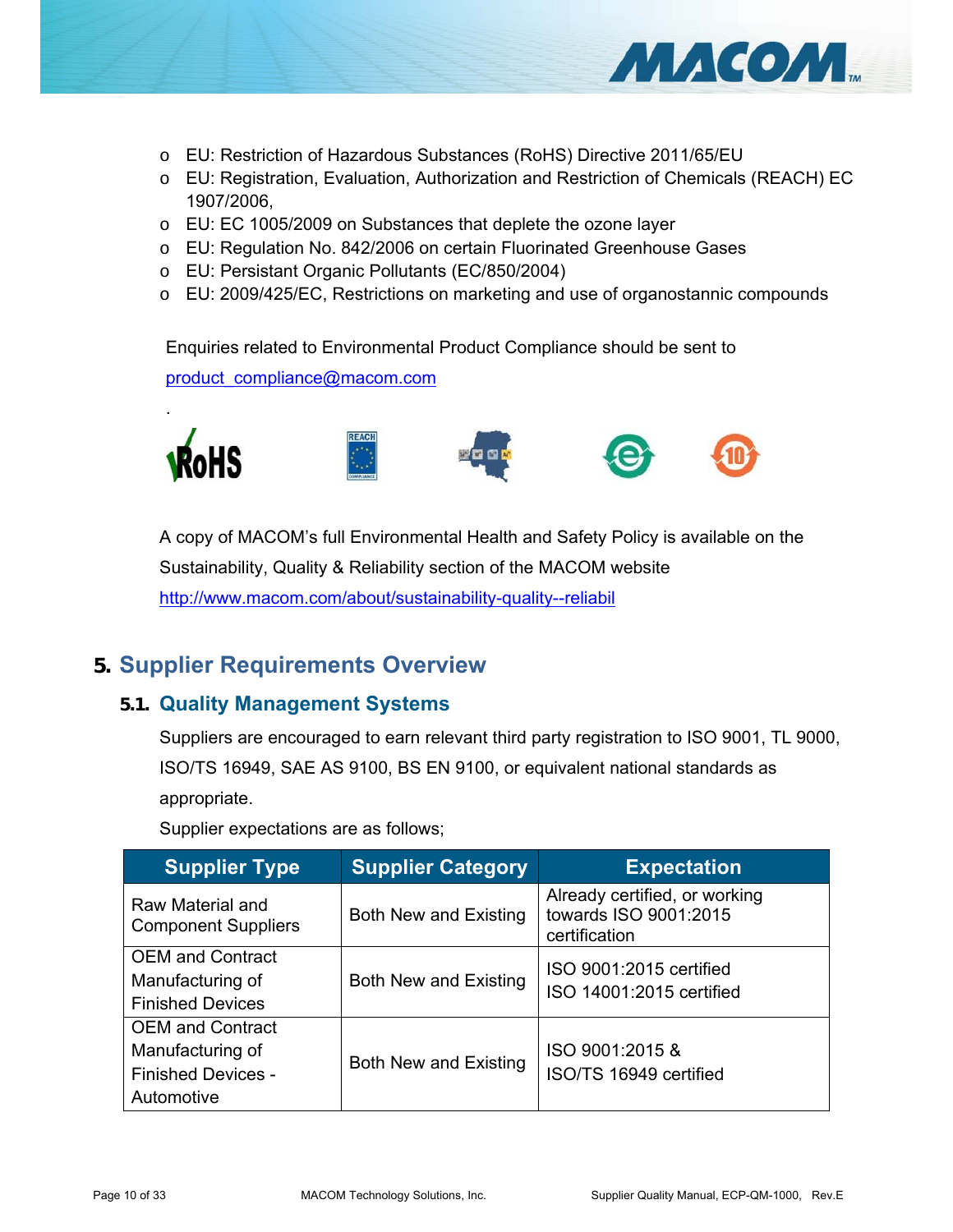Suppliers are responsible for ensuring that Products or services meet established MACOM specifications and Quality Requirements. Audits, approvals or verification by MACOM of the Supplier's facility, quality system, process controls, acceptance activities, etc., does not absolve the Supplier of the responsibility to provide acceptable Product, nor will it preclude the subsequent rejection of unacceptable Product.

# **5.2. Business Continuity**

As a responsible manufacturer we expect our Suppliers to complete a formal business Continuity/Disaster Recovery Plan to ensure no interruption in supply to our end customers is encountered.

It is recommended that business recovery plans should be developed and maintained based on ISO 22301, "Societal security - Business continuity management systems – Requirements" which is an international standard for Business Continuity Management System (BCMS). ISO 22301 specifies requirements to plan, establish, implement, operate, monitor, review, maintain and continually improve a documented management system to prepare for, respond to and recover from disruptive events when they arise. ISO 22301 is supported by ISO 22313, "Societal security -- Business continuity management systems – Guidance" which provides pragmatic advice concerning business continuity management.

ISO/IEC 27031, "Information security - Security techniques — Guidelines for information and communication technology [ICT] readiness for business continuity" offers guidance on the ICT aspects of business continuity management.

# **5.3. Sub-Tier Supplier Control**

The Supplier must maintain qualifications for raw material suppliers and for subcontractors and the products purchased through them. It is the Suppliers' responsibility to ensure and control the quality of all components and raw materials that are purchased to manufacture components and parts for MACOM. Suppliers will manage sub-tier suppliers with controls commensurate with those MACOM applies to direct suppliers. Suppliers are responsible to ensure that product(s) manufactured utilize only authentic, conforming and specified material requirements as stipulated in the BOM.

The supplier is not to subcontract any work related to any given purchase order without notification and written permission from MACOM purchasing.

МИСОМ...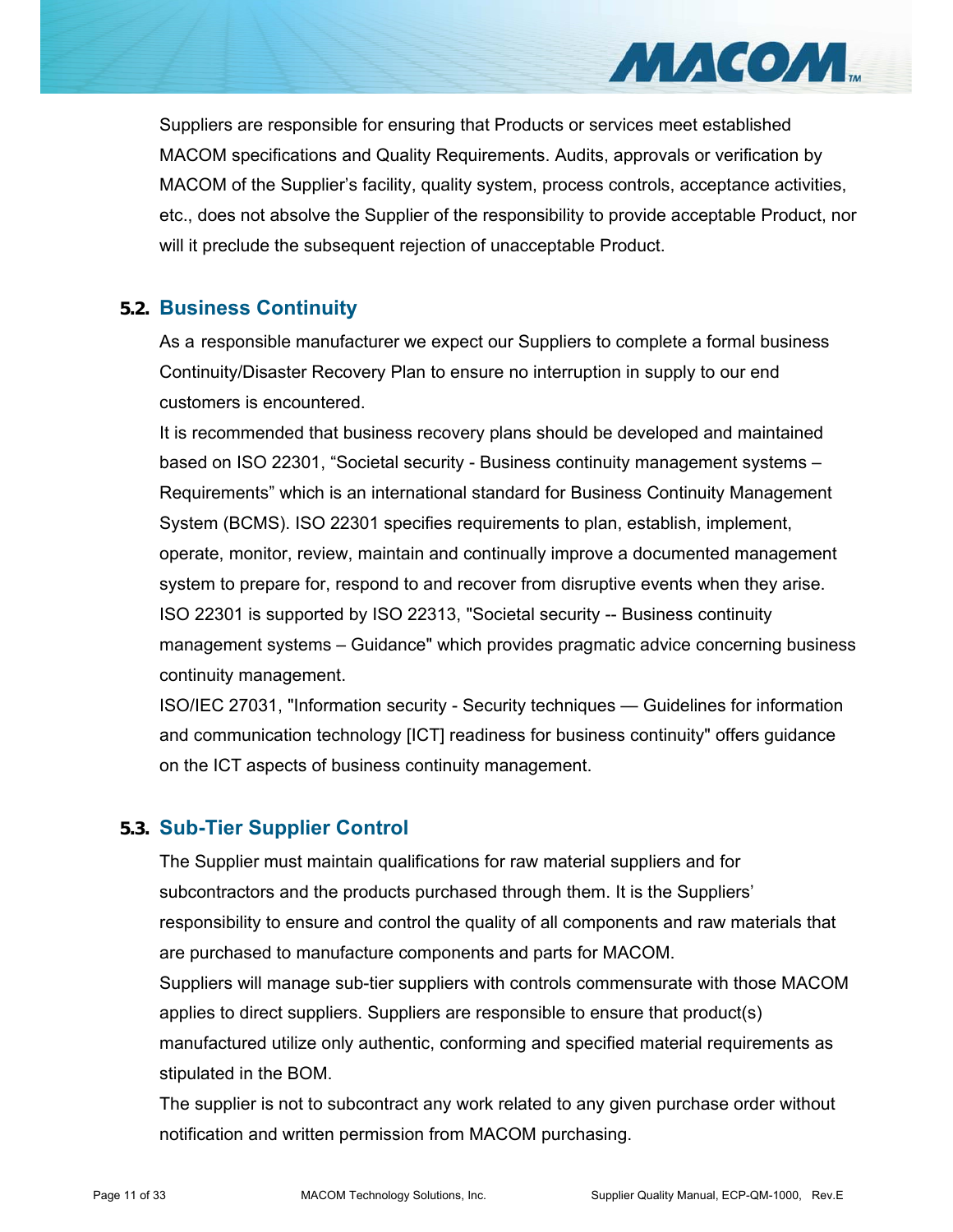The supplier shall not place any MACOM tooling with subcontractors without notification and written permission from MACOM purchasing.

#### **5.4. Communication to MACOM**

MACOM has established primary interfaces (e.g. Sourcing, Quality, Planning, Applications Engineering, etc.) for ensuring that all supplier requests for information are satisfied, in addition to electronic systems to enable suppliers to obtain product information.

Suppliers must identify and implement a communication plan with MACOM regarding product information, contracts, order handling, feedback and complaints. Suppliers will provide prompt notification to MACOM of any Supplier Product recalls or field actions.

All suppliers of production parts, assemblies, components and production materials to MACOM plants should have capabilities for the exchange of purchasing documents via electronic methods.

# **5.5. Obligations for Timely and Proper Notification of Change**

#### **5.5.1. Changes By MACOM**

Product specifications are subject to revision by MACOM. Any such specification changes shall be notified by MACOM to the relevant supplier for the product affected by the change. Supplier shall implement the revision as specified by MACOM, and confirm the implementation to MACOM by the requested date.

#### **5.5.2. Changes by Supplier**

The continuous improvement philosophy encourages process improvements. However, changes or deviations considered by Supplier must be submitted in writing to MACOM for review and approval **prior** to making any changes. It is important to be aware that any technical change may have a significant influence on MACOM product performance.

A process change is defined as any significant change to the manufacturing process, equipment modifications or replacements, changes to process parameters, and the purchasing of materials from new sources that could adversely affect form, fit, function or reliability of the purchased material that has

МАСОМ...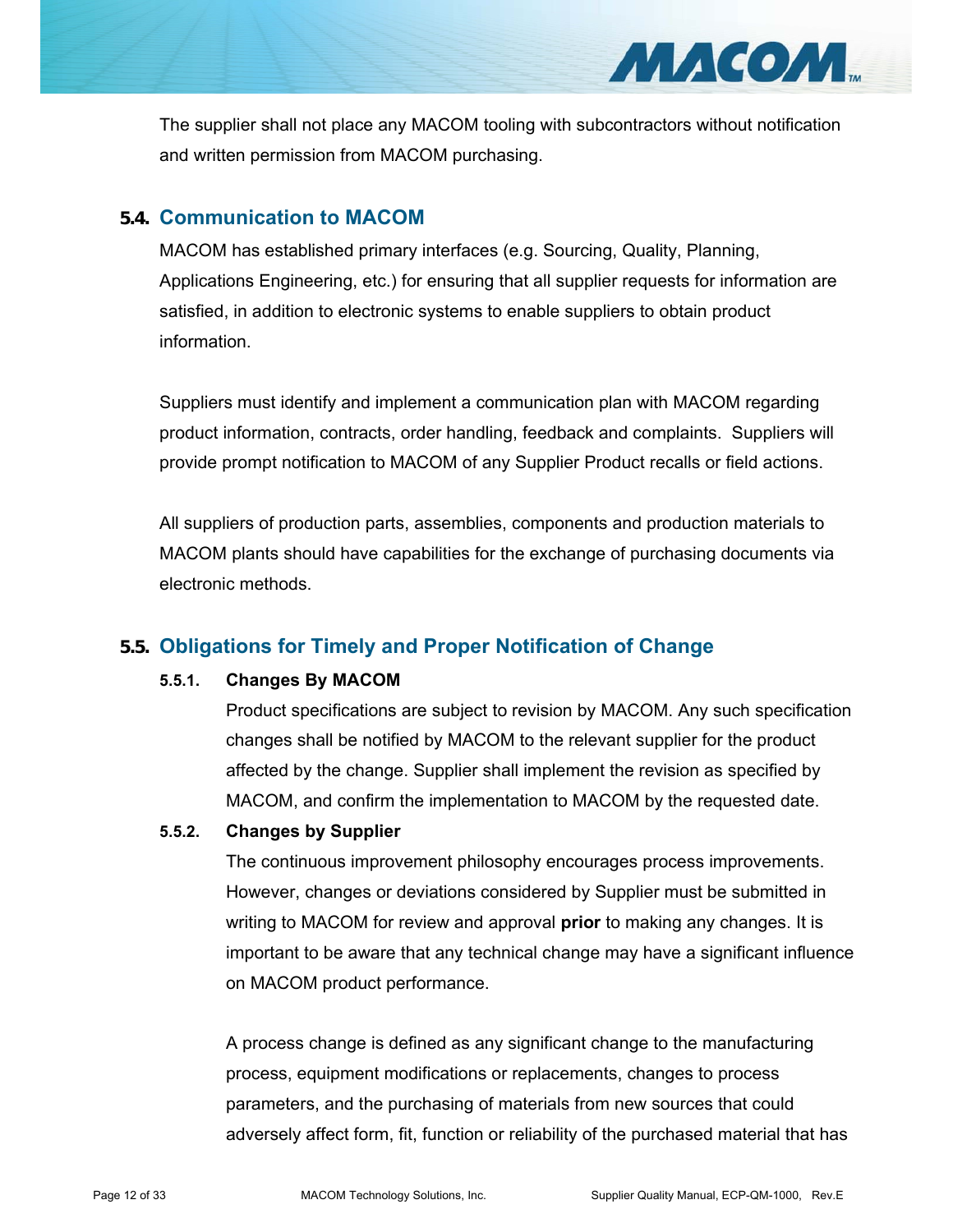

been accepted/approved by MACOM and/or our customer.

MACOM must ensure that its customers receive product that is consistent with drawings, product specifications, and inherent performance requirements. To facilitate this requirement for consistency, MACOM requires that the supplier provides prior written notice of the changes proposed.

Supplier's change notification procedure and process shall be generally in line with EIA/JESD46 (Guidelines for User Notification of Product Process Changes by Semiconductor Suppliers), and the actual notification documentation shall meet the minimum contents as outlined therein.

Supplier shall notify MACOM a minimum of 90 days before implementation of the proposed change per JESD46. For material or process phase-out / End-of-Life situations, supplier shall provide 6 months notification to place orders and 12 months for shipments per JESD48.

Suppliers shall not implement changes to automotive components until the changes have been qualified and, PPAP submitted to MACOM or MACOM directed sub-tier supplier. All notifications of proposed changes must be sent via email or via SCP process.

The responsible buyer/authorized purchasing and quality personnel will work with the supplier to review the proposed change and the qualification information required, as the requirements vary for the different MACOM business units. The change shall **not** be implemented prior to written approval from MACOM.

#### **5.5.3. Supplier Access to Agile**

MACOM uses Oracle's Agile Product Lifecycle Management software/database to manage updates to all controlled specifications**.** 

Selected suppliers will be setup to directly access the product related information for the parts they are providing to MACOM, and will use Agile to:

– View / Access all documentation for product build/manufacture.

– Review and action Supplier Change Notifications (SCNs).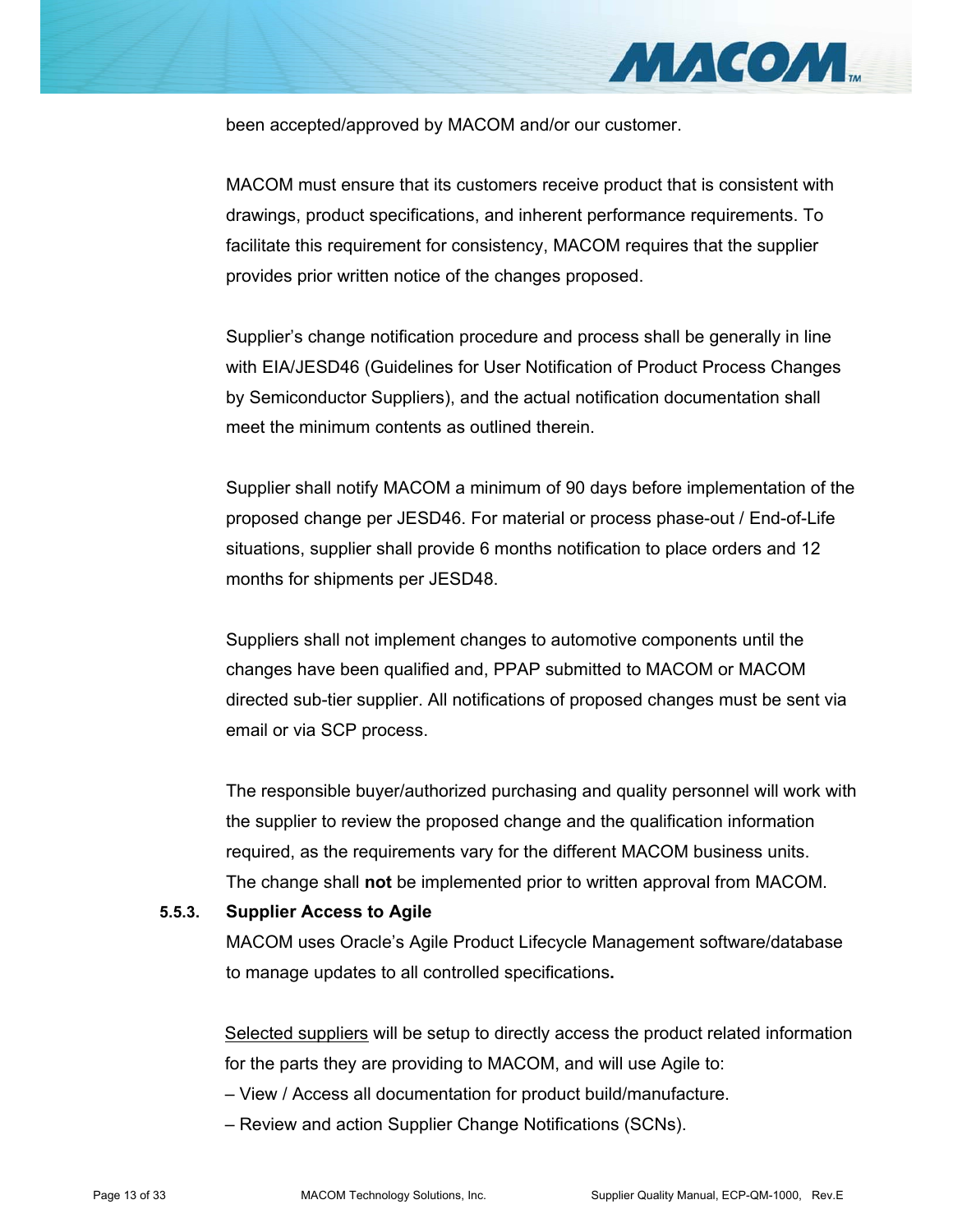

– Make proposals to MACOM for changes they think MACOM needs to make or for changes the supplier wants to make, via Subcontractor Change Proposals(SCPs).

*IMPORTANT NOTE: For suppliers with Agile access accounts, any other source of documentation is considered uncontrolled.*

Supplier access is via the following link:

https://agile.macom.com/Agile/default/login-cms.jsp

Login credentials and Agile training will be provided by MACOM when the supplier is being setup on the system.

Refer to MACOM procedure QP-248 for additional details.

#### **5.5.4. SCN Overview**

The purpose of the Supplier Change Notifications (SCN) process on Agile is as follows;

- Automatically notify suppliers of a change. *Supplier will receive automatic email notification to their Agile email address on closure of a Change Order in MACOM.*
- Track the supplier change on Agile.
- Have a priority level for the change.
	- *1 High (Supplier completes SCN within 5 working days)*
	- *2 Low (Supplier completes SCN within 10 working days)*
- Provides a Closed-Loop system. *Supplier must complete a check list to confirm they have carried out the requirements to incorporate the changes and close the SCN.*

#### **5.5.5 SCP Overview**

The purpose of Subcontractor Change proposals (SCP) on Agile is as follows;

- Process on Agile for Suppliers and subcontractors to propose a change to MACOM for a product or process which they are supplying to MACOM**.**
- The supplier should connect the change to the relevant assemblies/parts in Agile and assign the relevant MACOM owner to review the change.
- If the change proposal is approved and accepted then the supplier will receive notification via Agile.
- If the change proposal requires a change within MACOMs system, then an Agile change order will be created and linked to the affected part(s), and the supplier will receive an SCN notification.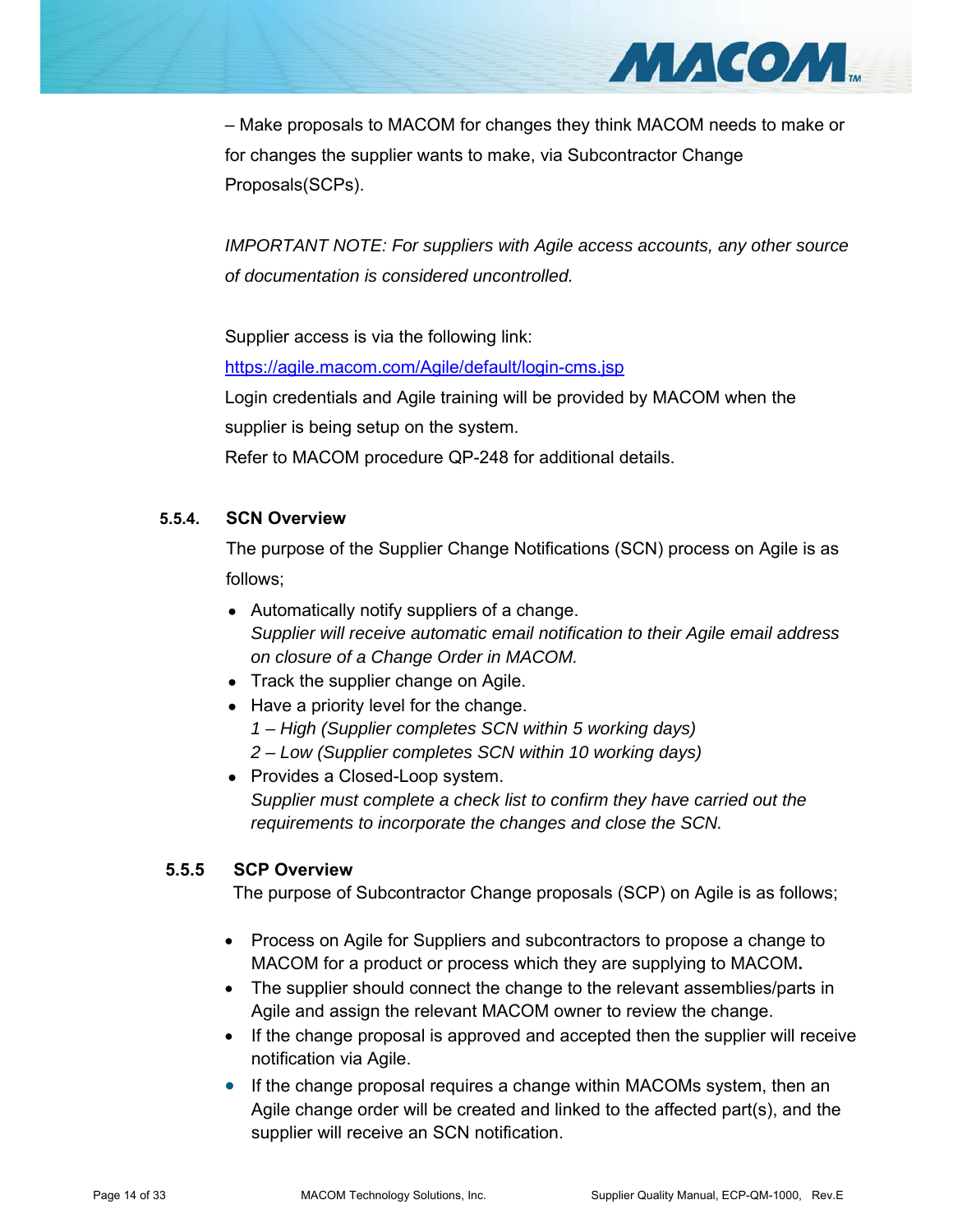

# **5.6. Purchasing**

Supplier shall establish and maintain controls on the purchase of components used in the manufacture of Product to ensure conformance to specified requirements, including visual inspection of packaging, labeling, or shipping containers, and dimensional inspection or analytical testing.

Supplier shall maintain documentation that clearly describes the quality requirements for components, and shall require component sources to notify Supplier of any proposed changes in the manufacturing of the components prior to making any change. MACOM shall participate in the review and approval of component source changes.

In the event that, with MACOM's knowledge and approval, Supplier subcontracts a portion of the manufacture and/or inspection of components to sub-tier suppliers, the requirements defined in this document shall be passed on to those Suppliers through purchase order requirements. Supplier shall remain responsible for all acts or omissions of the sub-tier supplier with whom it contracts.

# **5.7. Traceability**

Supplier shall be responsible for setting up and maintaining controlled documentation of product traceability during all stages of receipt, production, and distribution. Traceability and quality records will be maintained throughout the life of the Product. Traceability requirements include, but are not limited to, the following:

- Minimum Traceability All Products and components are traced by lot/batch, automotive products must be traceability to individual serial number.
- Process Information Traced to the sub-assembly. At a minimum, this includes the operator, date performed, shift, manufacturing instructions used, use of validated equipment and identification of equipment used, Bill of Material (BOM)/design revision and configuration, resolution of any discrepancies, and record of any rework performed.
- Raw Materials Traced to original material manufacturing lot/batch at a minimum.

These records will be made available to MACOM upon request, and a traceability review may form part of a MACOM surveillance audit.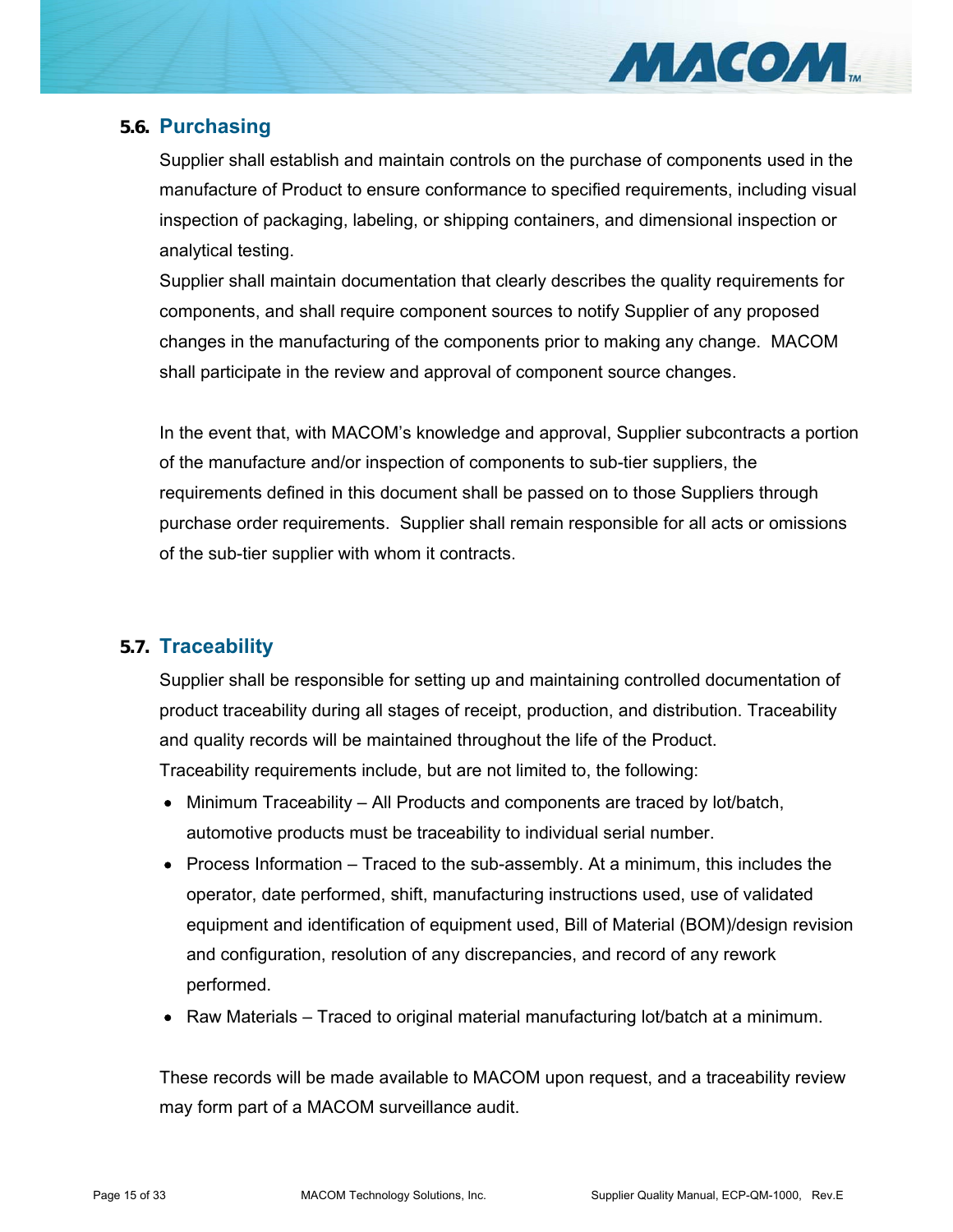

# **6. Product Realization**

# **6.1. Specification and Documentation Review**

Prior to acceptance of the purchase order, the supplier shall review all engineering drawings and specifications to ascertain that they are to the engineering revision level specified on the purchase order. The supplier shall notify the appropriate buyer/authorized purchasing personnel of any errors or omissions. MACOM will either correct the error or arrange for a temporary deviation until correction can be made.

The supplier shall not implement changes to any MACOM document without prior approval having been issued in writing by the MACOM buyer/authorized purchasing personnel.

The supplier review shall also determine compliance to special labeling and packaging requirements, delivery requirements and supplier's own specifications and quality manual.

The supplier will establish a process to ensure the timely review, distribution and implementation of authorized drawing and document changes.

# **6.2. Process Capability**

MACOM recommends that a Statistical Process Control Plan (SPC) be implemented, and that appropriate SPC data for special part and process characteristics will be kept on file by the supplier as required.

All critical characteristics should be controlled with SPC and variable gauging as applicable. The capabilities must be identified in the control plan and subsequently followed. This data may be required with each shipment at the discretion of the receiving facility. Special characteristics will be defined in MACOM specifications when applicable. For these characteristics, the minimum expected capability level is  $\geq 1.33$  Cpk(Automotive suppliers are required to achieve a minimum process Cpk of 1.67).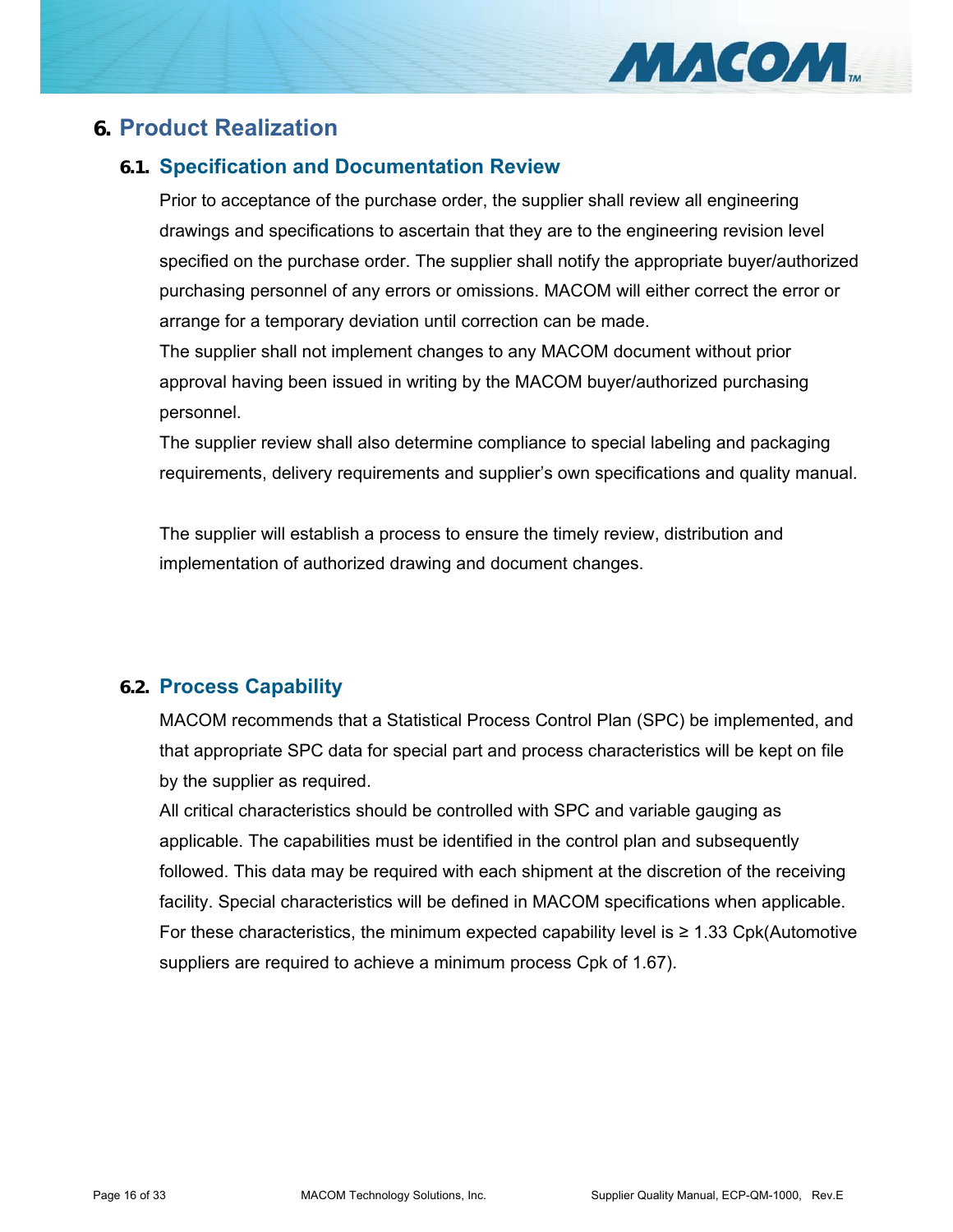# **6.3. Initial (first-off) sample parts**

- **6.3.1.** When providing initial sample parts to MACOM, the supplier may be requested to provide a First Article Report (FAR) detailing inspection and measurement results and the results of all testing conducted on the parts to confirm compliance to specifications or a PPAP submission as applicable. Supplier is responsible for notifying MACOM Purchasing when first article samples and inspection data are available. MACOM will make arrangements with the supplier to review the first article data and samples, and conduct additional evaluation and testing as required.
- **6.3.2.** Supplier FAR's should include all applicable of the following items and any other relevant information for the product being sampled:
	- Material Declaration & Certificate of Conformance
	- SGS REPORT (or equivalent)
	- Conflict Minerals Report (CMRT)
	- DIMENSIONAL ANALYSIS REPORT
	- CROSS SECTION (PCBs) (Via-hole Integrity, Solder Mask & Stack-up Thickness)
	- PLATING ANALYSIS REPORT (Composition and Thickness)
	- MATERIAL CERTIFICATE
	- ELECTRICAL CHARACTERISATION DATA
	- MANUFACTURERS RELIABILITY DATA
- **6.3.3.** Supplier shall not start full production until formal approval of the initial samples is received from MACOM, or until MACOM provides a written instruction to commence production.
- **6.3.4.** MACOM first article approval does not relieve the supplier of the responsibility of assuring that subsequent production is in accordance with documented requirements.
- **6.3.5.** A PPAP documentation package at submission level 3 unless otherwise specified must be supplied with all automotive products. Suppliers are directed to the AIAG Production Part Approval Process Latest Edition.

MACOM.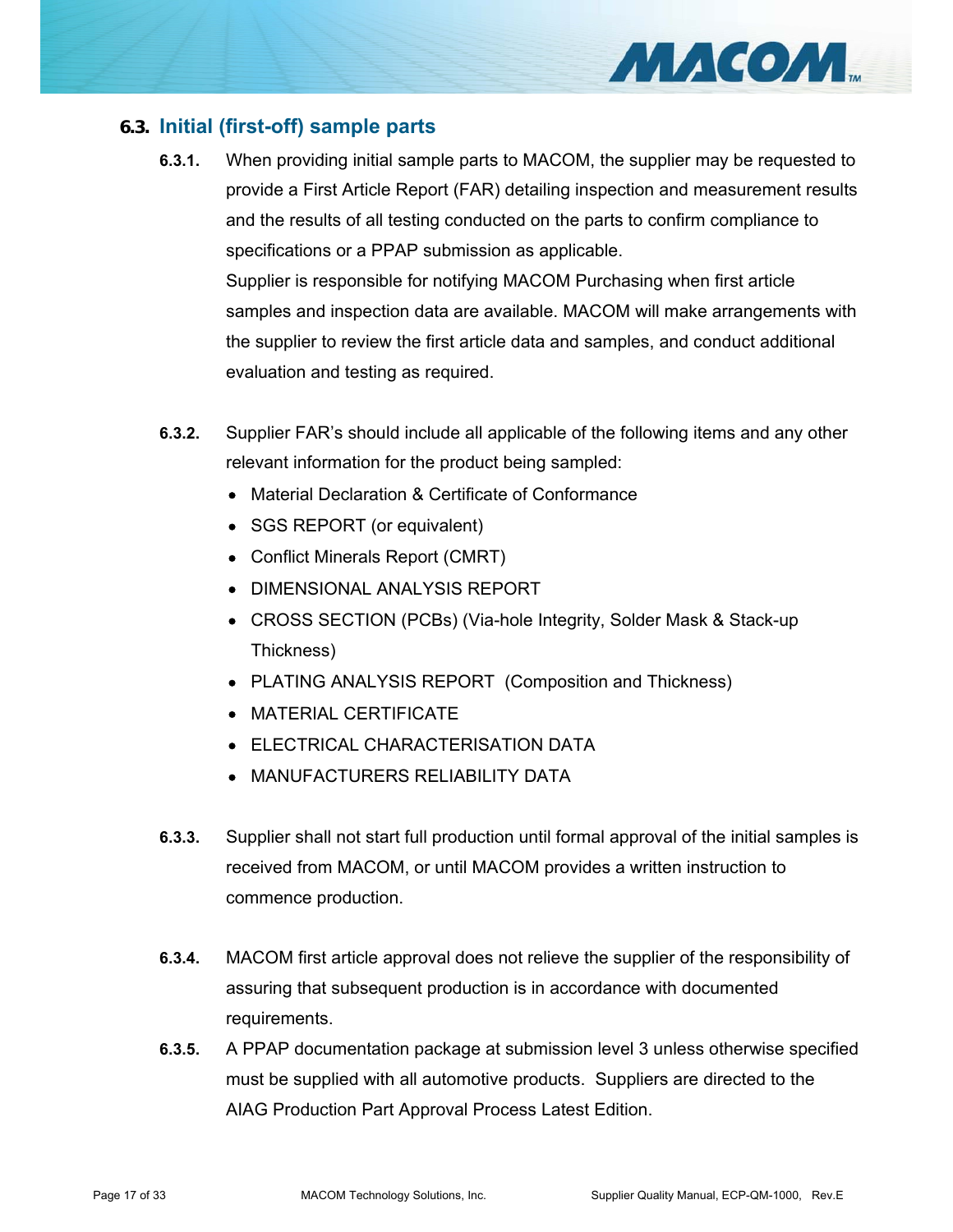

#### **6.4. Process Controls**

- **6.4.1.** Supplier is responsible for the quality of any process that affects the configuration, assembly, heat treatment, plating, and/or metallurgical properties of MACOM consigned or stocked material.
- **6.4.2.** Supplier is responsible for adopting the necessary techniques and controls during all phases of manufacturing to ensure that the quality of the product being produced is both known and controlled. These controls should include, but are not limited to:
	- Approved and documented production processes, instructions, and methods that define and control the manner of production.
	- Monitoring and control of process parameters and component and device characteristics during production.
	- Compliance with specified reference standards or codes.
	- Approval of processes and process equipment.
	- Criteria for workmanship, which shall be expressed in documented standards or by means of identified and approved representative samples.
- **6.4.3.** Supplier will monitor and control the manufacturing process using industry standard tools such as: in-process inspection; control plans; and Statistical Process Control.

#### **6.4.4. Error-Proofing**

Supplier should use error-proofing devices and techniques as a form of process control, especially for repetitive functions, difficult tasks prone to mistakes, or where the cost of error is high.

#### **6.4.5. Preventive Maintenance**

Supplier should identify key process equipment and provide resources for machine/equipment maintenance activities and develop an effective planned total preventive maintenance system.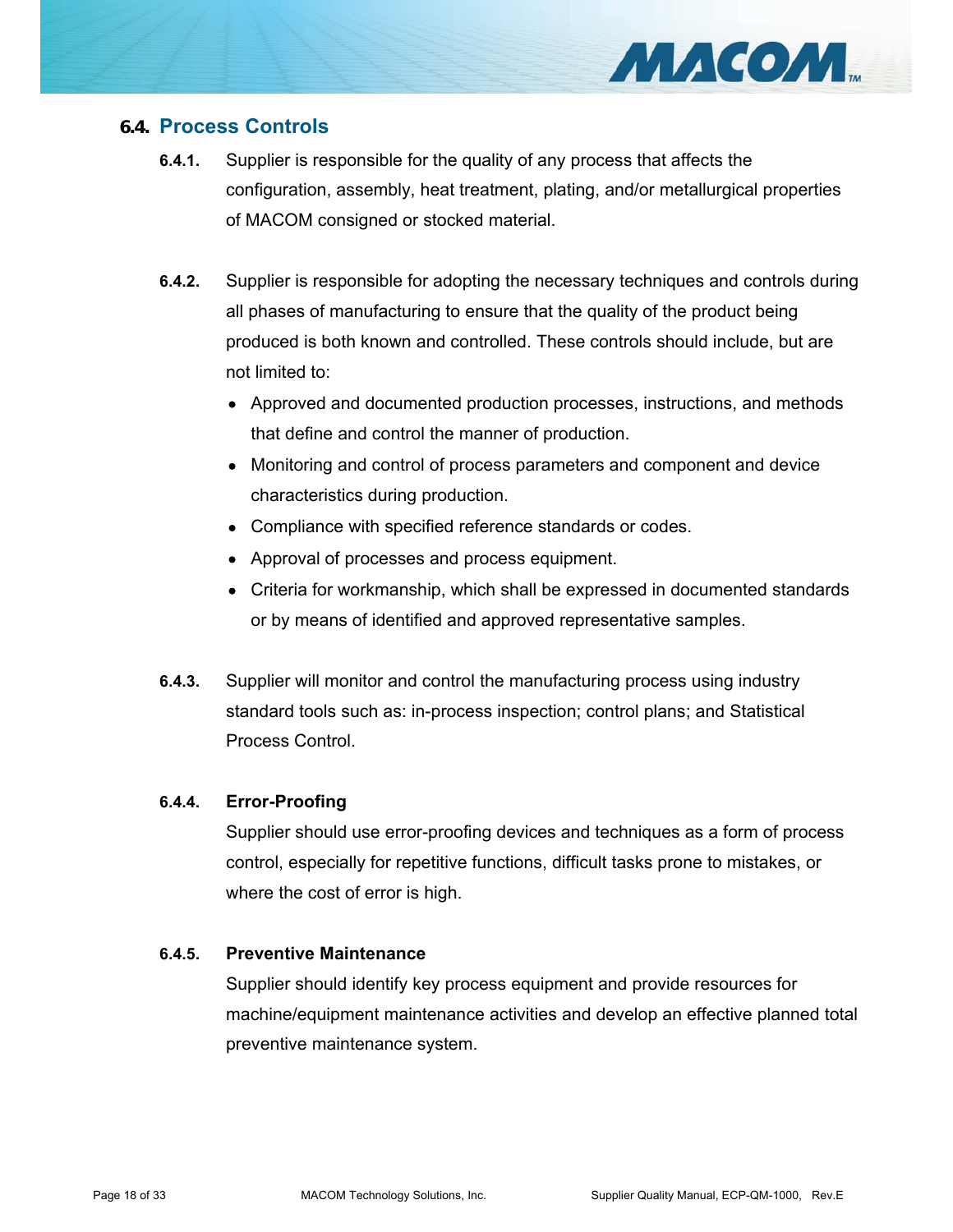

#### **6.5. Control Plans**

Processes used for the manufacture of any finished products shall be validated and require a control plan. A Control Plan is a documented description of the systems for controlling part and process quality by addressing their key characteristics and engineering requirements. Suppliers are directed to the AIAG Advanced Product Quality Planning and Control Plan (APQP) manual for additional information and guidelines. Control Plan templates are available from MACOM upon request.

# **6.6. Failure Mode and Effect Analysis (FMEA)**

It is strongly recommended that the supplier develop a Process or Product FMEA and use those results to determine the appropriate test and inspection points as well as appropriate control methods.

Additional information can be found in the AIAG FMEA manual.

FMEA templates are available from MACOM upon request.

# **6.7. Handling and Storage Requirements**

- **6.7.1.** The supplier is responsible for the proper handling and storage of all raw material, components, and tooling supplied or consigned from MACOM. Any special handling, packaging, and storage requirements requested by MACOM will be documented on the purchase order or on the product specifications.
- **6.7.2.** Prior to processing, the supplier is responsible for the inspection of MACOM supplied material and verification of the correct quantity. If MACOM supplies nonconforming material to the supplier, the supplier shall be responsible for notifying the respective MACOM buyer/authorized purchasing personnel of the receipt of nonconforming material. MACOM buyer/authorized purchasing personnel shall provide specific instructions regarding the disposition or use of supplied nonconforming material.
- **6.7.3.** For materials with a limited or specified shelf life, supplier shall implement a robust system for material control which should be monitored, evaluated, and continuously improved to assure reliability and accountability for all items maintained under the program.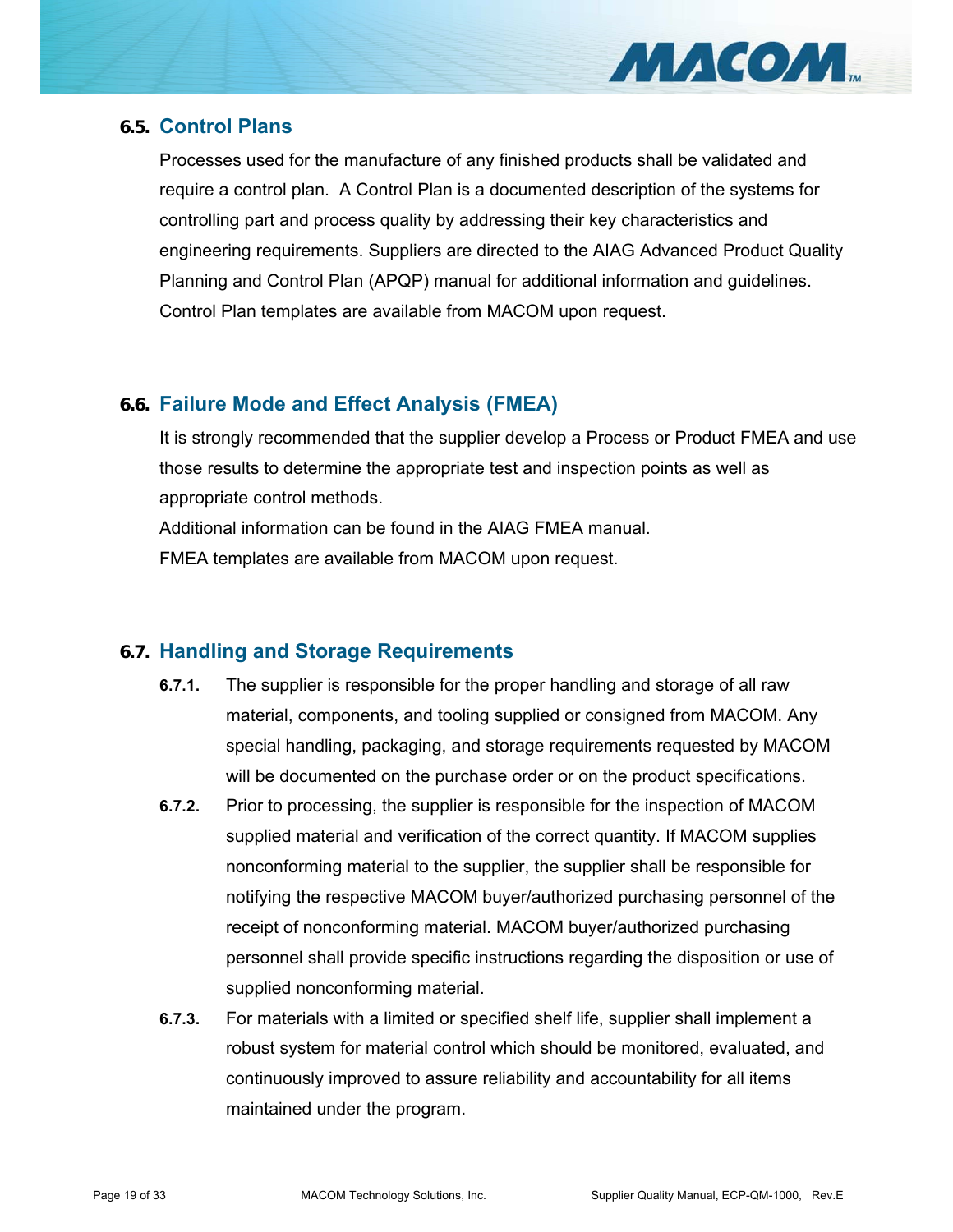

#### **6.8. Processing Moisture Sensitive Material and Devices**

Where applicable, suppliers providing packaged finished goods to MACOM or shipping directly to MACOM's customers shall have procedures and processes in place to correctly handle moisture sensitive products.

MACOM's standard policy is to ship semiconductor products with an assembly date code of 5 years or less. The packaging used for finished goods must provide sufficient protection to meet the 5 year shelf life requirement.

Suppliers should refer to MACOM procedure MFG-1075 and IPC/JEDEC J-STD-033 for detailed guidelines and requirements.

# **6.9. Processing ESD-Sensitive Material and Devices**

Where applicable, supplier shall have an ESD control program, with defined procedures to support implementation of the standard.

The latest revision of ANSI/ESD S20.20 and IEC 61340-5-1 are the recommended standards for the implementation of an ESD Control Program.

The basic components of an ESD control program are as follows;

- All ESD-sensitive materials and devices shall be clearly identified before processing.
- ESD Protected Areas shall be clearly identified within the facility.
- All employees that handle unprotected ESD-sensitive products shall have successfully completed the supplier's ESD training program.
- All employees shall be grounded when handling unprotected ESD sensitive devices.
- Transport of ESD sensitive products between controlled areas shall only be done in conductive or static dissipative containers or on conductive or static dissipative trolleys.
- All ESD control elements must be periodically verified per a defined compliance verification plan.
- Non-essential insulators must be removed from the ESD work station within the ESD Protected Area.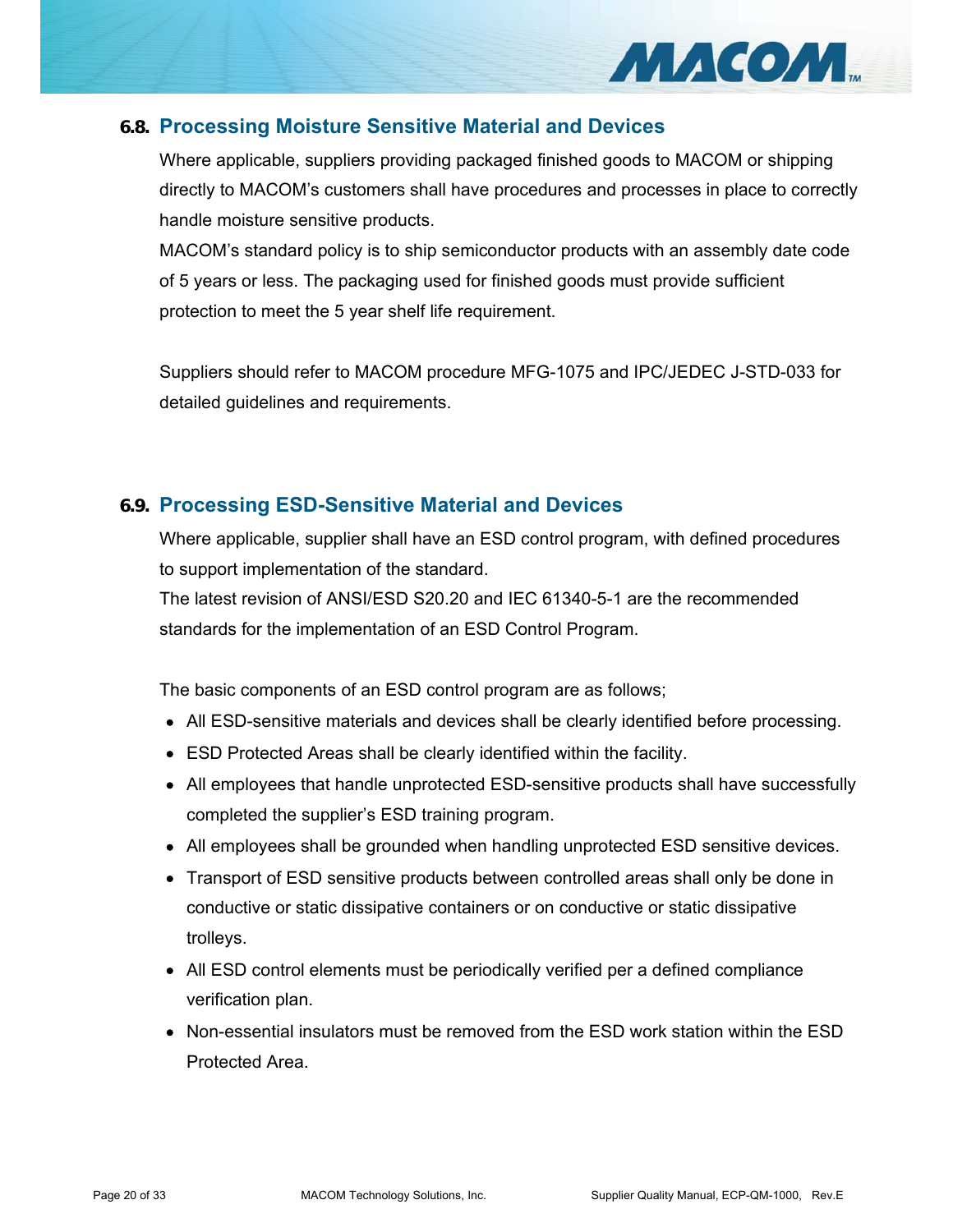

#### **6.10. Request for Deviation**

- **6.10.1.** Supplier is responsible for meeting all the requirements of the purchase order, drawings, and MACOM specifications or industry standards and Specifications (e.g., EIA, ISO, ASTM, etc.) when specified or applicable. Material that does not conform to these requirements shall not be shipped to MACOM, its customers or other suppliers without prior written approval having been given in the form of an approved deviation request for known nonconformance.
- **6.10.2.** Request for deviation from requirements shall be brought to the attention of the MACOM buyer/authorized purchasing or Quality personnel. Approval or disapproval of supplier deviation requests will be documented and communicated to the supplier.
- **6.10.3.** Each request for deviation shall include a statement of corrective action, person responsible for the corrective action, and estimated date of implementation of corrective action to prevent recurrence of the nonconformance.
- **6.10.4.** Supplier shall identify, store, and ship approved deviated nonconforming material in such a manner as to keep it separate from conforming material. Where applicable, the deviation number shall be noted on the packing slip, and when requested, on all shipping containers.

# **6.11.Packaging and Labeling**

**6.11.1.** Packaging shall conform to all packaging and labeling requirements documented on the purchase order, product drawings, or material specifications. When not specified, packaging and labeling are the responsibilities of the supplier and shall be adequate to prevent damage or deterioration during shipment. EIA/JEP 130, Guidelines for Packaging and labeling of Integrated Circuits in Unit Container Packing (Tubes, Trays, and Tape and Reel), is the recommended reference standard for applicable product types.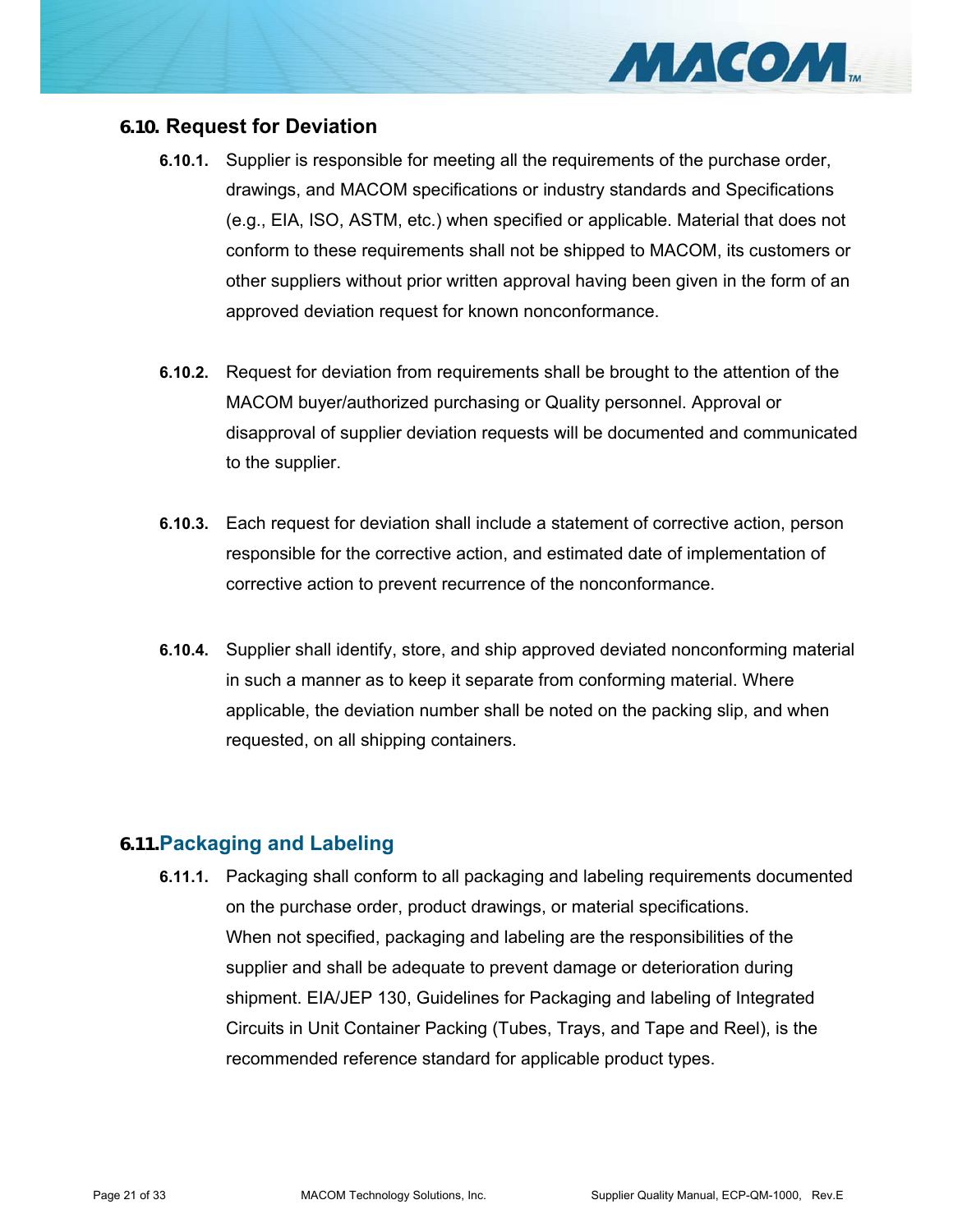

- **6.11.2.** All shipments shall be labeled as a minimum with:
	- **A.** Purchase order number
	- **B.** MACOM part number
	- **C.** Product/material revision level.
	- **D.** Quantity
	- **E.** Country of Origin
- **6.11.3.** All CEMs, subcontractors and IC Packaging Suppliers involved in the supply of assembled products to MACOM shall meet the label requirements as defined in MACOM procedure, MFG-1079.
- **6.11.4.** One copy of a C of A or C of C shall be submitted by the supplier and included with the shipment. The C of C and/or C of A shall certify and provide evidence (as appropriate) that the material meets all specified requirements.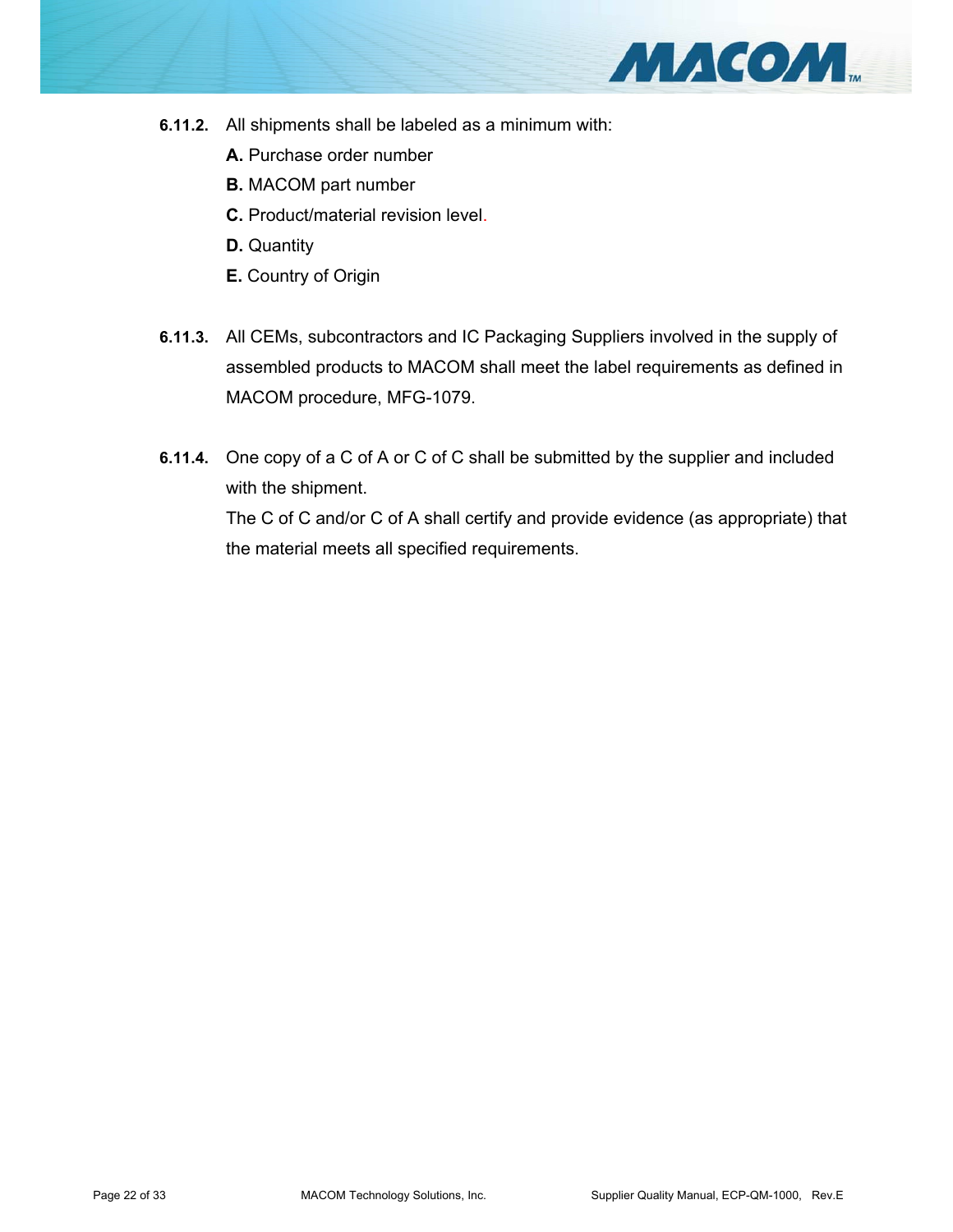

# **7. Measurement, Analysis and Improvement**

# **7.1. General**

Measurement, analysis, and improvement are the processes of planning, defining, and using performance metrics for products delivered to MACOM. These performance metrics determine the current level of performance, drive continuous improvement activities, and monitor performance levels. Statistical tools should be applied to measure the performance metrics on processes and products, and are also recommended to measure supply chain performance. Supplier must define, plan, and implement measurements where processes affect the quality of products or services that MACOM receives.

# **7.2. Calibration System**

Supplier shall implement systems to satisfy the following requirements:

**7.2.1.** Gages, measuring devices, and testing equipment used to determine the acceptability of materials and tooling used in production shall be controlled and calibrated in accordance with the current revision of ISO 10012 or equivalent national standard.

**NOTE:** Provision for special measurement and test equipment, unique to a specific purchase order or product, shall be negotiated at time of order placement or product qualification, and responsibility for calibration and maintenance of such special equipment shall also be agreed at that time.

- **7.2.2.** Ensure that measuring equipment be identified to enable the calibration status to be determined.
- **7.2.3.** Ensure that measuring equipment is safeguarded from adjustments that would invalidate the measurement result.
- **7.2.4.** Ensure that measuring equipment is protected from damage and deterioration during handling, maintenance and storage.
- **7.2.5.** Have documented procedures in place that provides for prompt MACOM notification, in writing of any event such as the identification of defective calibration equipment that casts doubt on the validity of results.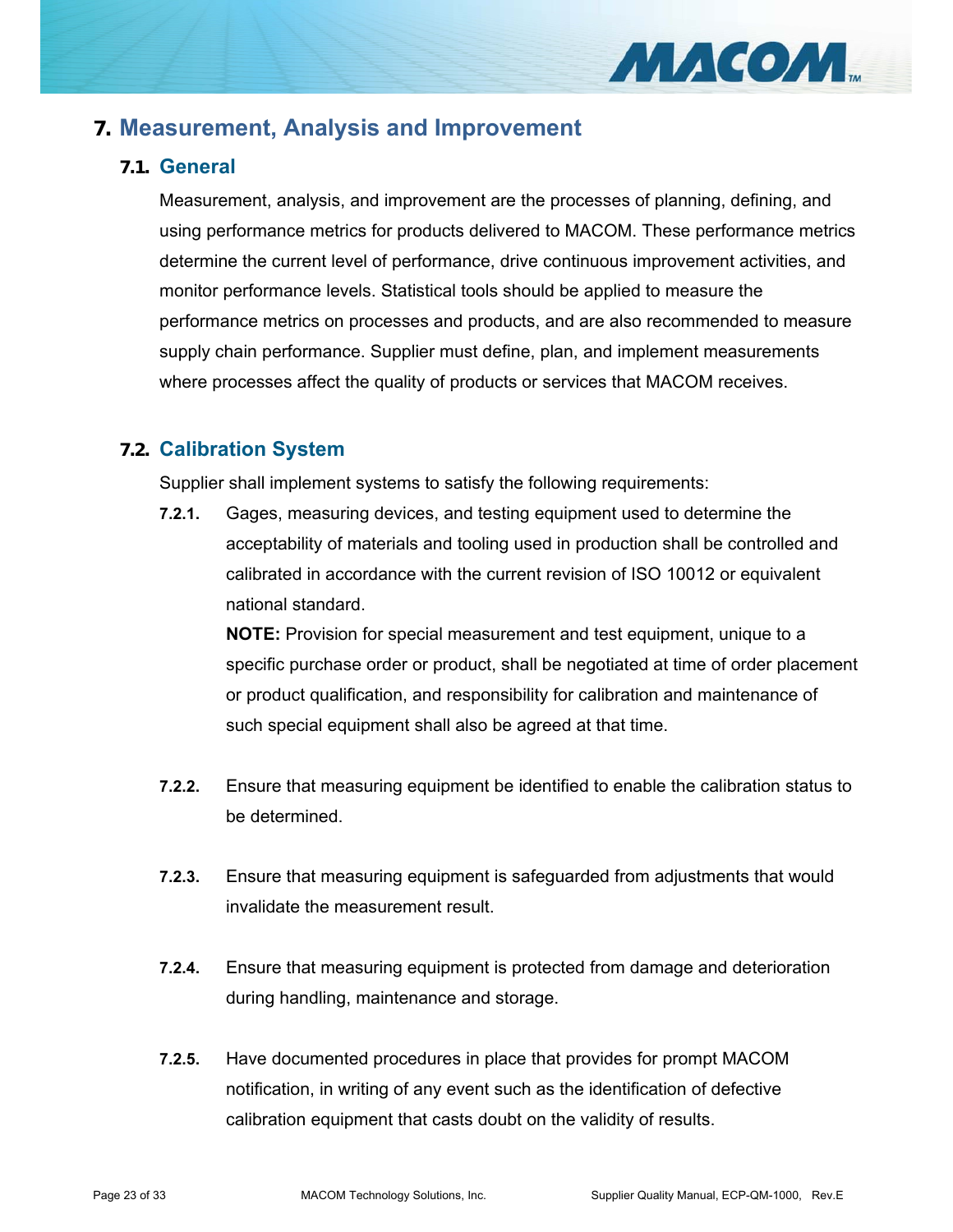

#### **7.3. Measurement Systems Analysis (MSA)**

Measurement Systems Analysis (MSA) is recommended in determining whether measurement or test equipment has sufficient accuracy, precision, or resolution to adequately provide information about process performance, or the effects of inherent or applied variation of the process under development.

One tool recommended is Gage Repeatability and Reproducibility (Gage R&R or GR&R). Gage R&R using variables data is preferred, although attribute MSA is possible. If performing MSA using attribute measurement (simple pass/fail values), the results of this analysis are limited by the measured item's values compared with specification requirements. Select test parts which are marginally acceptable and marginally rejectable to criteria to provide meaningful results from this type of analysis.

#### **7.3.1. General Requirements**

The Supplier shall develop or obtain gages to control their processes and to inspect the parts, whenever possible.

Gages used to inspect parts should be variable gages, when possible and feasible, which have been designed to inspect the functionality of the part. If variable gages are not available, then attribute gages ("go" or "no go") are acceptable for use.

For those characteristics specified by MACOM, the Supplier must perform a Gage R&R Study using procedures described in Measurement Systems Analysis published by AIAG (Automotive Industry Action Group) or equivalent.

At a minimum, for all special characteristics, a Gage R&R (variable or attribute) is required, unless directed otherwise by MACOM.

If the Supplier has a number of duplicate custom gages, a gage correlation study should also be completed.

#### **7.3.2. Gage R&R Studies**

For the recommended requirements for Gage R&R studies and the guidelines for acceptance of Gage R&R (% R&R), the supplier is again referred to Measurement Systems Analysis published by AIAG.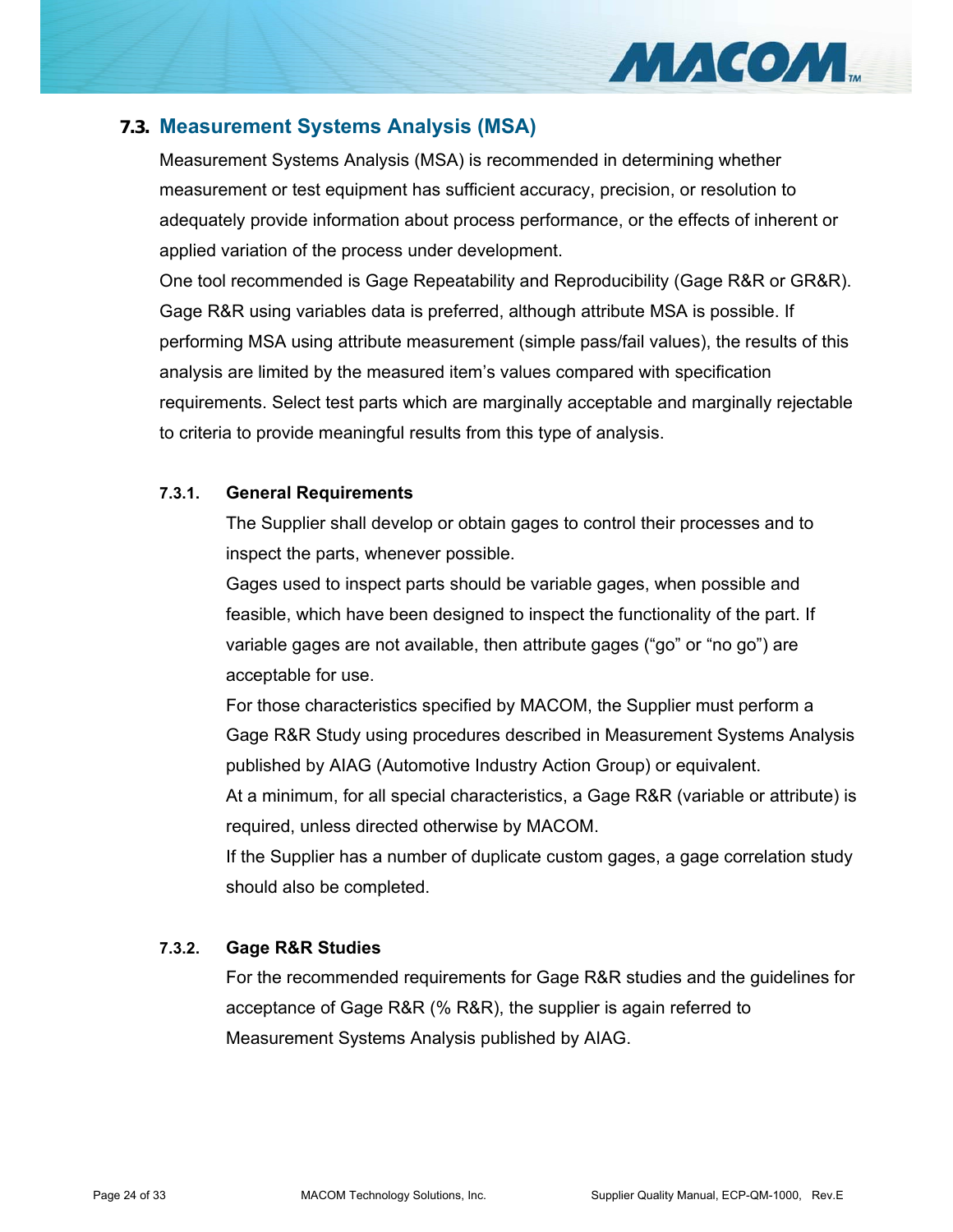

#### **7.3.3. Gage Correlation Studies**

When it is deemed a Gage Correlation Study is necessary, the Supplier will identify, measure, and record a specified number of production parts. If requested, the Supplier may send the parts to MACOM for measurement, or coordinate with a third party based upon the sourcing strategy and relationship for production of the part in qualification. If the Supplier has a number of like gages, an internal gage correlation study should also be completed and provided to MACOM upon request. If an acceptable correlation value is not demonstrated, an acceptable rationale must be documented and approved by MACOM.

#### **7.4. Monitoring and Measurement**

#### **7.4.1. Incoming Acceptance**

Supplier shall have procedures for acceptance of incoming product, including inspection, testing, and verification as conforming to MACOM specifications. Supplier will document acceptance or rejection of incoming product.

#### **7.4.2. In-Process Acceptance**

Supplier shall have in-process acceptance procedures to ensure that in-process Product is controlled until the required inspection and tests or other verification activities have been completed, or necessary approvals are received.

#### **7.4.3. Final Acceptance**

Supplier shall have procedures for finished Product acceptance to ensure that each production unit, lot, or batch of finished Product meets MACOM's acceptance criteria. Finished Product shall be adequately controlled until released.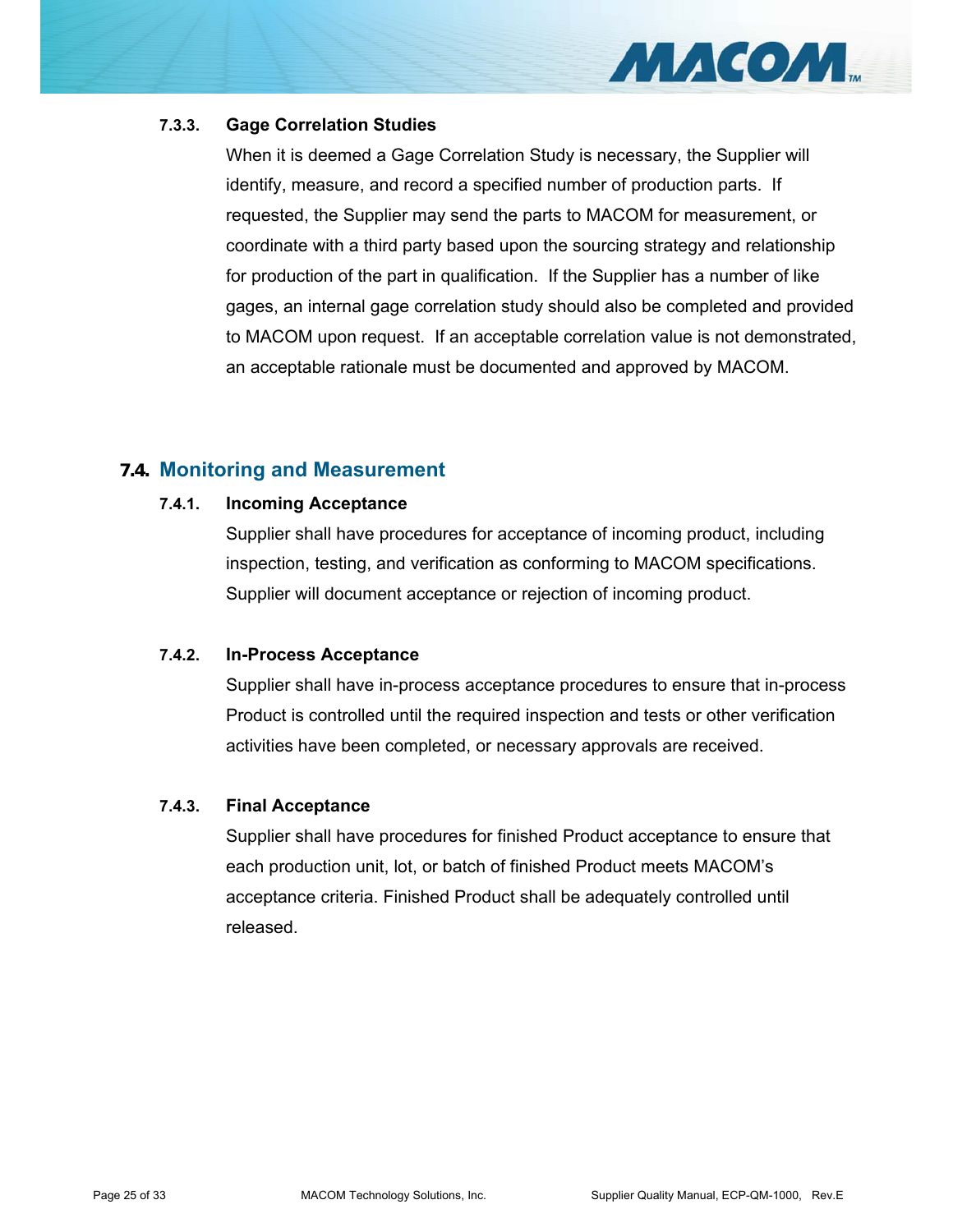

# **7.5. Verification of Quality**

- **7.5.1.** MACOM and its customers reserve the right to perform any testing or inspection that may be necessary to determine that the purchase order requirements have been met, including verification at the supplier's location if required. The supplier may be required to submit test or inspection data corresponding to the lot(s) being tested or inspected for comparison or correlation purposes.
- **7.5.2.** The supplier shall permit access by representatives of MACOM, MACOM's customers, and applicable regulatory agencies to the supplier's premises (and the premises of Supplier's subcontractors and supplier(s)) for the purpose of evaluating Supplier's facilities, processes, goods, quality system and records.
- **7.5.3.** Product accepted at receiving inspection may be found to be nonconforming during the manufacturing process. The supplier is liable for such product regardless of when a nonconformance is found.

# **7.6. Product / Material Nonconformance**

- **7.6.1.** Supplier shall notify the respective MACOM buyer/authorized purchasing and quality personnel if nonconforming material has been shipped to MACOM. The MACOM buyer/authorized purchasing and quality personnel shall coordinate the containment and disposition of suspect nonconforming material.
- **7.6.2.** If a supplier responsible nonconformance is found at MACOM, its customer, or an agent of MACOM, upon communication of the details of the nonconformance the supplier is responsible for determining the necessary actions to establish an effective containment plan. The supplier is responsible for immediately initiating containment of any suspect product within their facility or in the supply pipeline. This shall include the present lot, or any lots currently being inventoried. The supplier shall also notify the MACOM buyer/authorized purchasing personnel of any suspect material that is in transit.
- **7.6.3.** MACOM generally communicates any such non-conformance requiring a corrective action by formally issuing a SCAR to the supplier. A unique case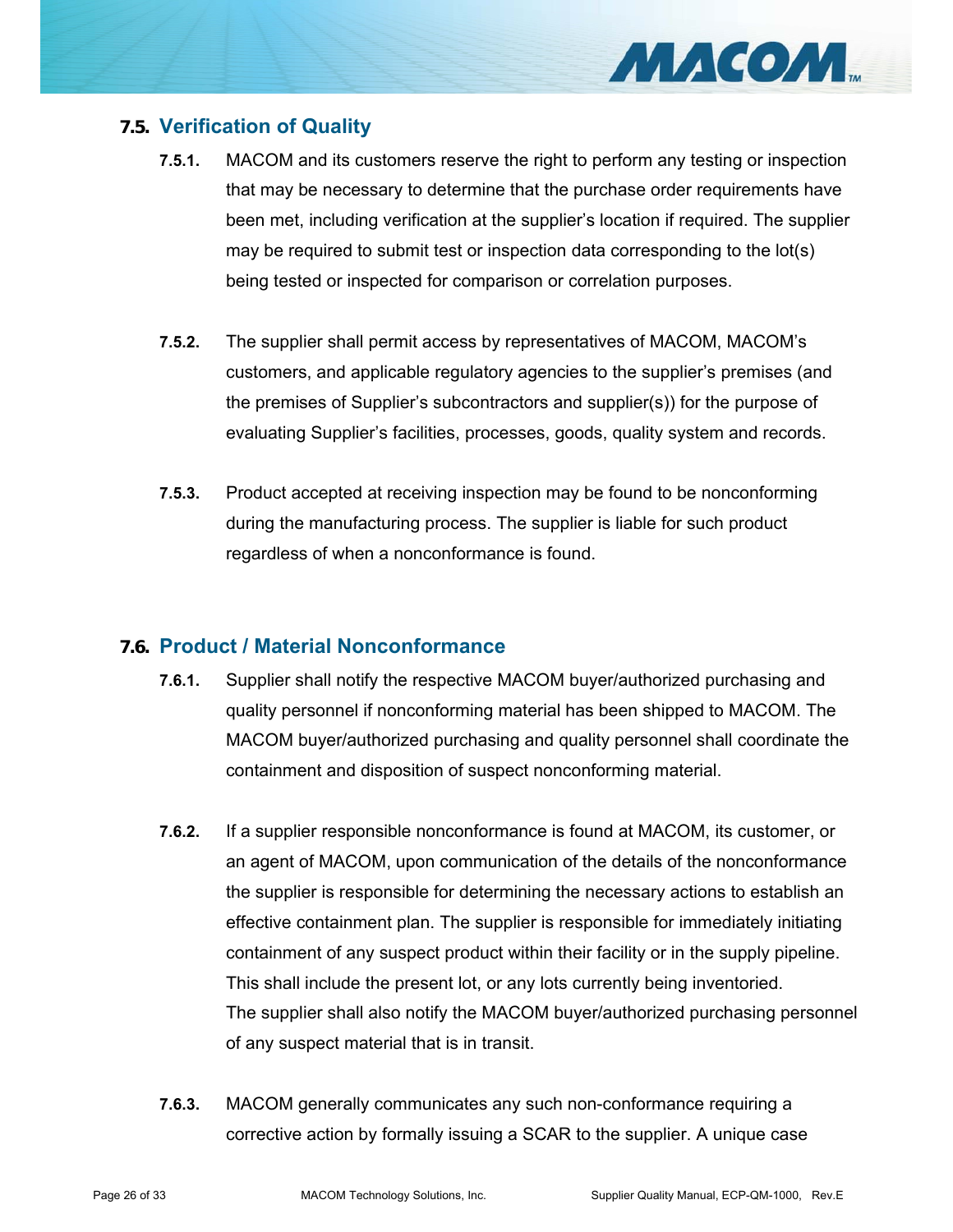

identifier in the form of a SCAR Number will be assigned, and should be included on all communication related to the issue.

Further details outlining MACOM's expectations relating to the SCAR response are outlined in the following section of this document.

In other cases, MACOM may use a Non-Conforming Material Report (NCMR) for issue notification and material disposition.

# **7.7. Corrective and Preventive Action (CAPA) System**

- **7.7.1.** Supplier will establish and maintain procedures for implementing a CAPA system in substantial compliance with the industry standards and Quality Management System requirements.
- **7.7.2.** When requested, supplier will supply an 8D corrective action plan that provides the details of how the nonconformity will be resolved. MACOM expects supplier to investigate the root cause(s) and to promptly respond to the MACOM buyer/authorized purchasing or Quality personnel. Unless otherwise specified by the business unit, as per JESD671, MACOM expects;
	- Acknowledgement of receipt of issue notification and confirmation of the immediate containment actions to be taken within 1 day.
	- Interim containment plan in place and reported within 5 Days (3 days for urgent issues)
	- Root cause analysis identified and results communicated within 15 days (5 days for urgent issues)
	- Formal 8D report with corrective action plan defined within 23 Days (9 days for urgent issues)
	- Corrective and preventive action plan implemented and verified within maximum of 90 days.
- **7.7.3.** The details of the investigation, corrective action plan, verification of the effectiveness of the corrective action and preventive actions shall be documented.

Should the corrective action be ineffective, untimely, or performance not be restored, MACOM may exercise all rights available under contracts or purchase orders.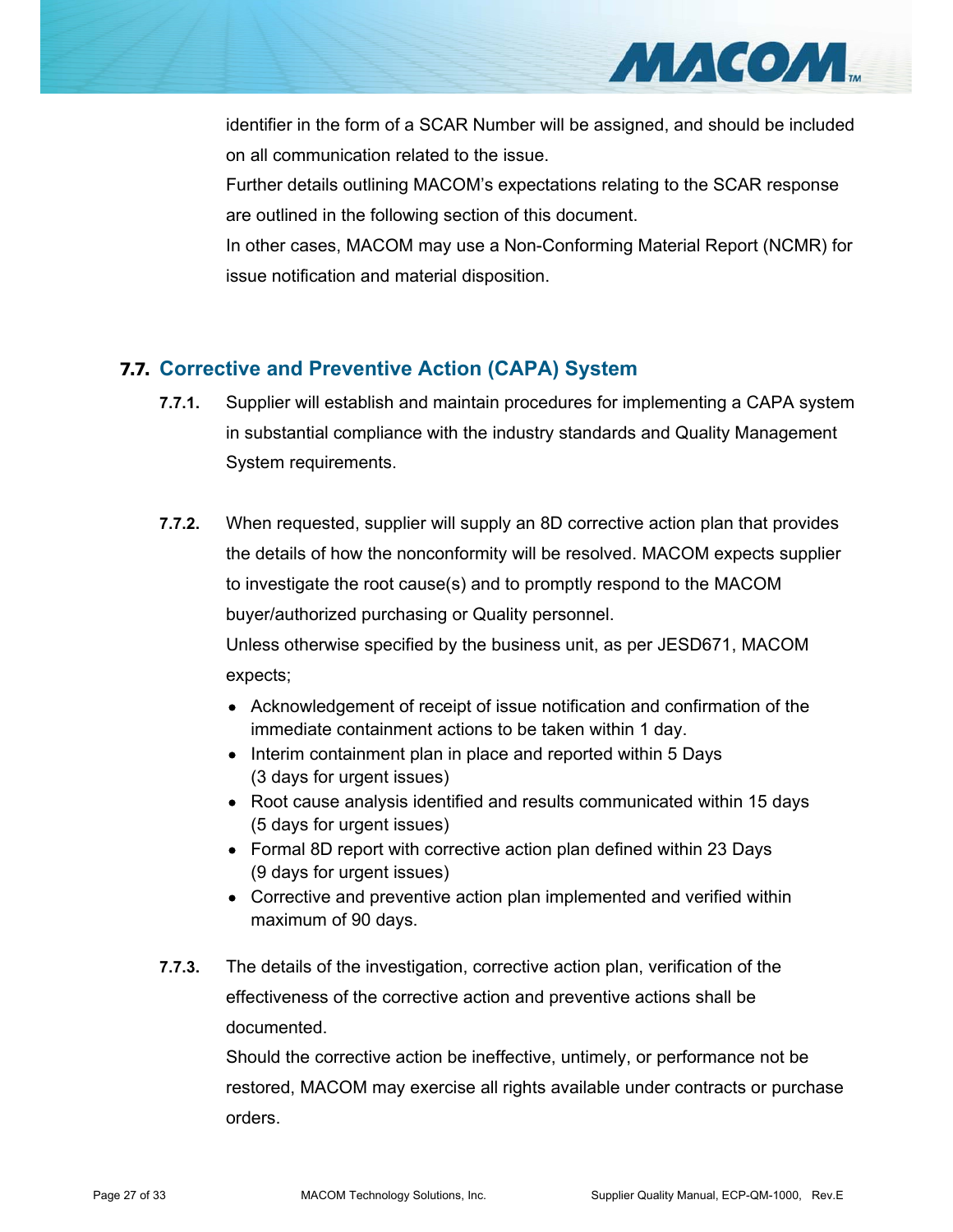# **7.8. Maverick Lot Control**

- **7.8.1.** Maverick Product or Outliers to the normal population can result in one or more populations of material having an actual or potential problem that may go undetected until its use in the final application.
- **7.8.2.** It is recommended that Suppliers have a Maverick lot control program which meets minimum requirement as per JEDEC standard JESD50.

#### **7.9. Quality Records**

Supplier is responsible for maintaining the following records for each production part number manufactured or provided, as applicable:

- **7.9.1.** Inspection records
	- First article inspection results
	- Incoming inspection
	- Set up inspection records
	- In process inspection records
	- Final inspection records
- **7.9.2.** Certificates of analysis (if applicable)
- **7.9.3.** Certificates of compliance
- **7.9.4.** Laboratory analysis test results
- **7.9.5.** SPC data (if applicable)
- **7.9.6.** Purchase orders
- **7.9.7.** Change orders
- **7.9.8.** Approved deviations
- **7.9.9.** Calibration records
- **7.9.10.** Nonconforming material records
- **7.9.11.** Corrective action responses
- **7.9.12.** Shipping records
- **7.9.13.** PPAP (if applicable)
- **7.9.14.** Environmental record
- **7.9.15.** IMDS registration number (if applicable)
- **7.9.16.** Production record
- **7.9.17.** Tool maintenance/repairing record

These records shall be maintained for the time period specified by the business unit purchasing department.

MACOM.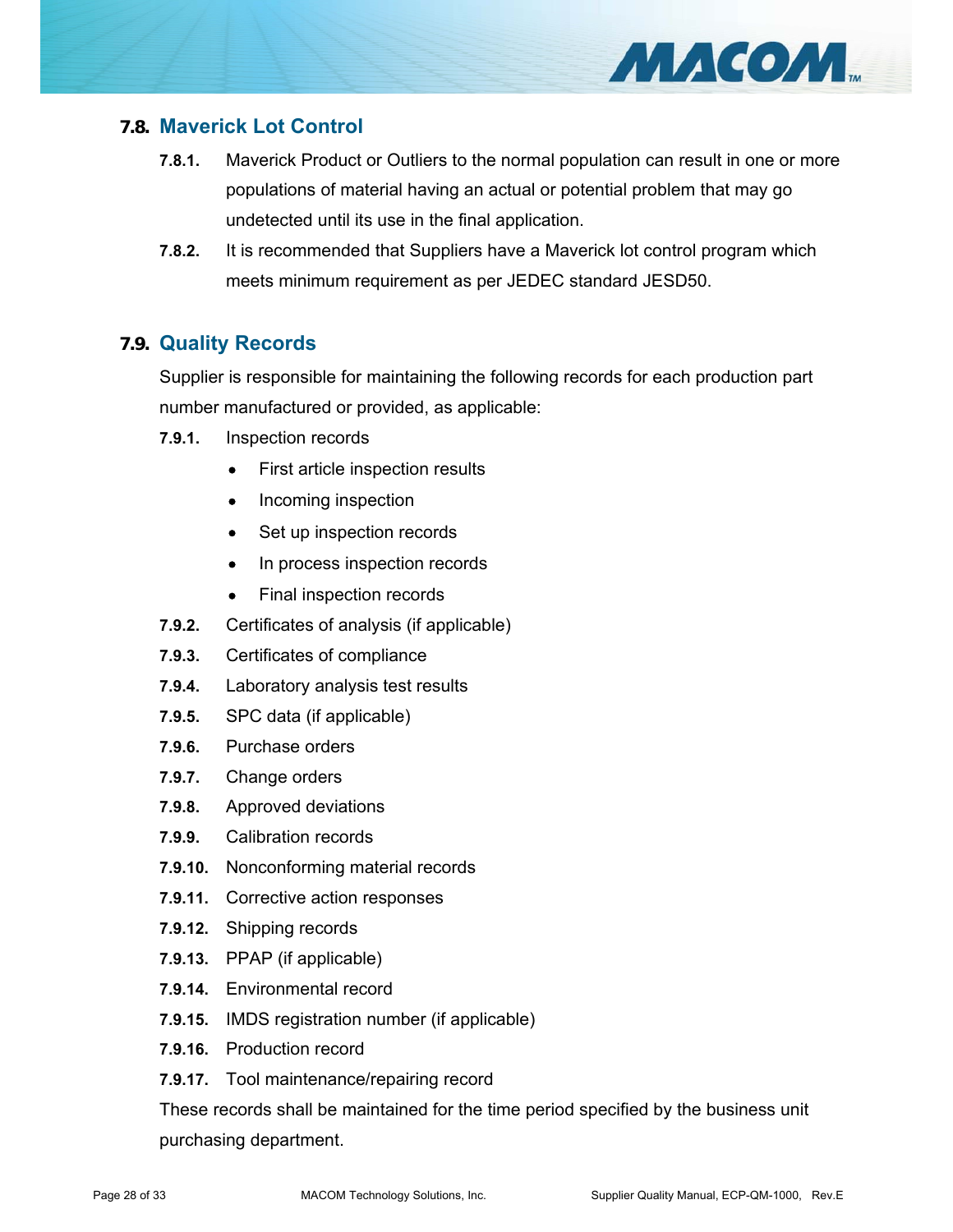

# **8. Supplier Performance Monitoring**

**8.1.** Selected suppliers will be included in MACOM's Supplier Scorecard program.

A Scorecard will generally be issued on a quarterly basis, and will track items such as SCAR activity, SCN implementation, On-time Delivery performance and general Quality and Service Level.

#### **8.2. Implications for Poor Performance Levels:**

Based on poor performance results, MACOM may at its discretion initiate any or all of the following actions:

- **8.2.1.** Initiate a SCAR to the supplier as a mechanism to drive a formal improvement plan.
- **8.2.2.** Request the supplier's Management representative(s) to attend a review meeting at a location designated by MACOM to present Root Cause analysis for the below standard performance and to outline an Improvement Plan to achieve the required level.
- **8.2.3.** A MACOM team may visit the Supplier to conduct a Business Review or Quality Audit as deemed appropriate.
- **8.2.4.** MACOM may adjust business share to the supplier pending improved performance levels.
- **8.2.5.** Where appropriate and feasible, MACOM will provide assistance to the Supplier to achieve the improvements required for a mutually beneficial outcome.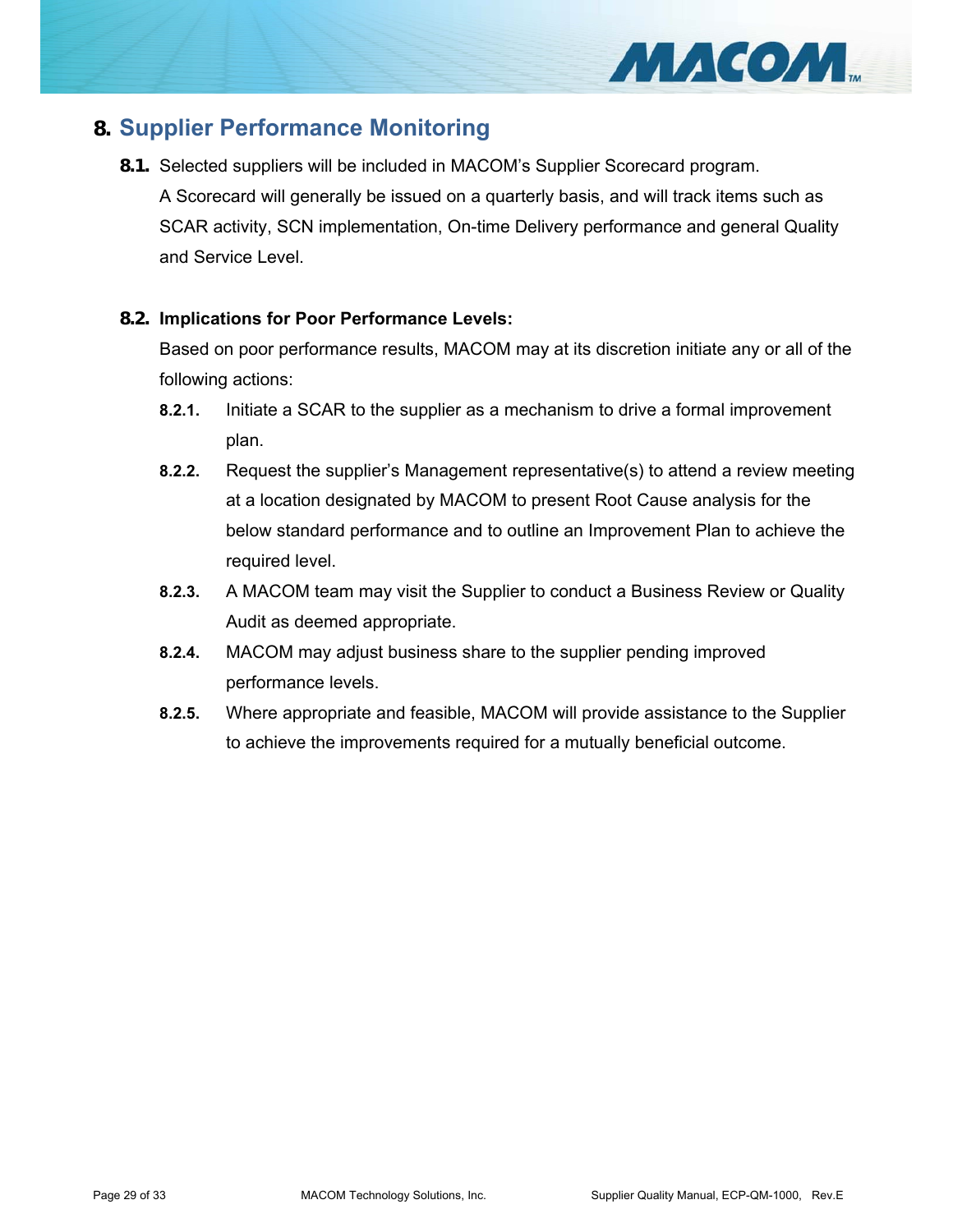

# **APPENDIX A: Reference Documents**

The following documents and forms constitute a part of this specification to the extent specified herein. Unless otherwise specified, the latest edition of the document applies.

| <b>Document</b><br><b>Number</b>        | <b>Document Title</b>                                                                                                                                                                                                                                |  |
|-----------------------------------------|------------------------------------------------------------------------------------------------------------------------------------------------------------------------------------------------------------------------------------------------------|--|
| <b>ISO 9001</b>                         | <b>Quality Management Systems Requirements</b>                                                                                                                                                                                                       |  |
| <b>ISO 14001</b>                        | Environmental management systems - Requirements with guidance for<br>use                                                                                                                                                                             |  |
| <b>ISO 10012</b>                        | Measurement management systems – Requirements for measurement<br>processes and measuring equipment                                                                                                                                                   |  |
| <b>ISO/IEC 17025</b>                    | General Requirements for the Competence Of Testing and Calibration<br>Laboratories                                                                                                                                                                   |  |
| <b>ISO/IATF 16949</b>                   | Quality Management Systems - Particular Requirements for the<br>Application of ISO 9001 for Automotive Production and Relevant<br><b>Service Part Organizations</b>                                                                                  |  |
| <b>ISO 22301</b>                        | Societal security - Business continuity management systems -<br>Requirements                                                                                                                                                                         |  |
| <b>ISO 22313</b>                        | Societal security - Business continuity management systems -<br>Guidance                                                                                                                                                                             |  |
| <b>ISO/IEC 27031</b>                    | Information security - Security techniques - Guidelines for information<br>and communication technology [ICT] readiness for business continuity                                                                                                      |  |
| <b>AIAG Reference</b><br><b>Manuals</b> | Advanced Product Quality and Control Plan Manual (APQP)<br>Failure Mode and Effects Analysis Manual (FMEA)<br><b>Statistical Process Control Manual (SPC)</b><br>Measurement System Analysis (MSA)<br>Production Part Approval Process Manual (PPAP) |  |
| <b>TL 9000</b>                          | Quality System Requirements for Telecommunications Industry                                                                                                                                                                                          |  |
| <b>BS EN 9100</b>                       | Aerospace Series - Quality Management Systems                                                                                                                                                                                                        |  |
| <b>SAE AS 9100</b>                      | <b>Quality Management Systems</b><br>- Requirements For Aviation, Space And Defense Organizations                                                                                                                                                    |  |
| EIA/JESD46                              | Guidelines for User Notification of Product Process Changes by<br><b>Semiconductor Suppliers</b>                                                                                                                                                     |  |
| EIA/JESD48                              | <b>Product Discontinuance</b>                                                                                                                                                                                                                        |  |
| EIA/JEP 130                             | Guidelines for Packaging and labeling of Integrated Circuits in Unit<br>Container Packing (Tubes, Trays, and Tape and Reel)                                                                                                                          |  |
| <b>ANSI/ESD S20.20</b>                  | Protection of Electrical and Electronic Parts, Assemblies and<br><b>Equipment (Excluding Electrically Initiated Explosive Devices)</b>                                                                                                               |  |
| IEC 61340-5-1                           | Protection of electronic devices from electrostatic phenomena -<br><b>General Requirements</b>                                                                                                                                                       |  |
| <b>IPC/JEDEC J-STD-</b><br>033          | Handling, Packing, Shipping and Use of Moisture/Reflow Sensitive<br><b>Surface Mount Devices</b>                                                                                                                                                     |  |
| JESD <sub>50</sub>                      | Special Requirements For Maverick Product Elimination And Outlier<br>Management                                                                                                                                                                      |  |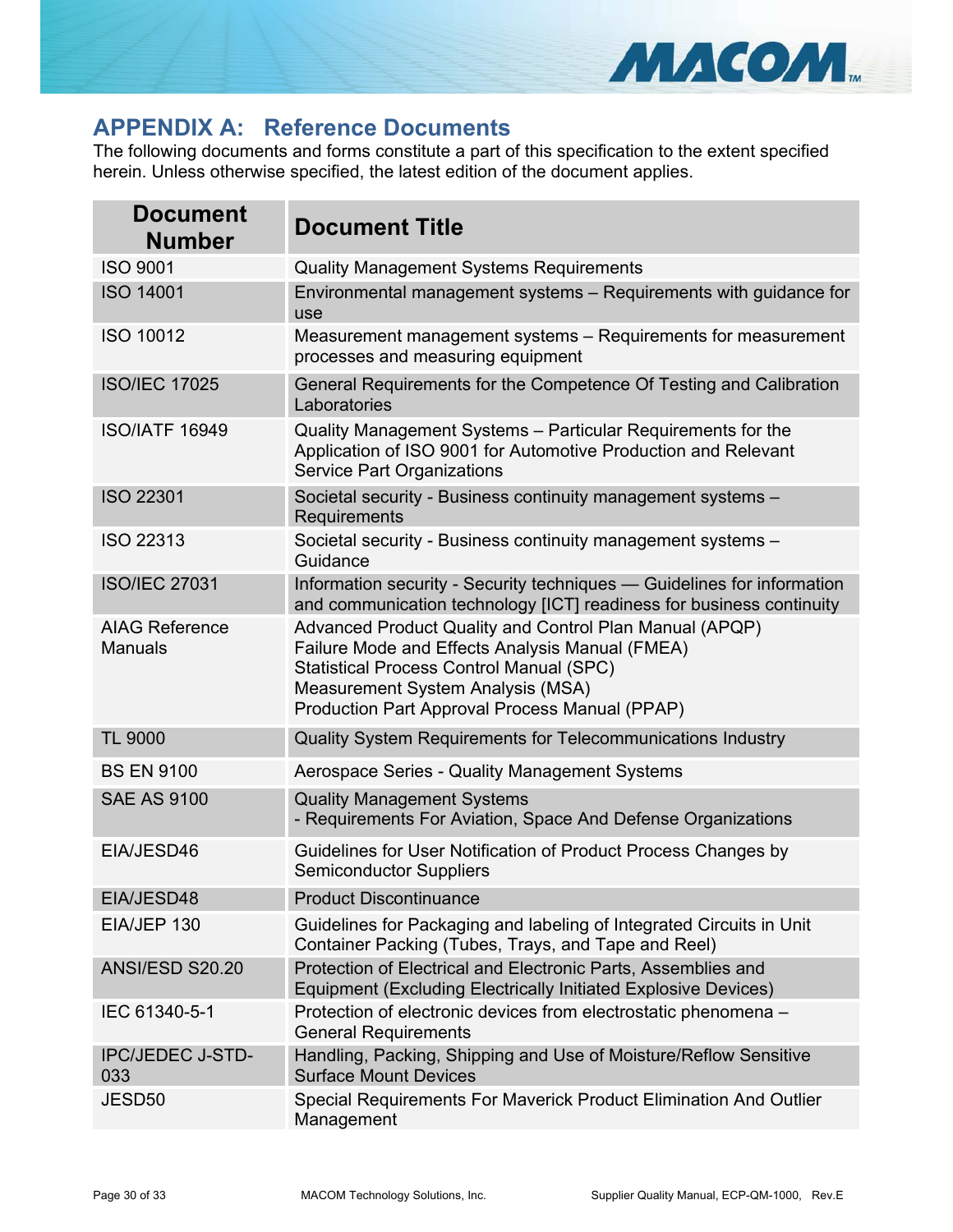

| <b>Document</b><br><b>Number</b> | <b>Document Title</b>                                                                  |  |
|----------------------------------|----------------------------------------------------------------------------------------|--|
| <b>JESD671</b>                   | <b>Component Quality Problem Analysis And Corrective Action</b><br><b>Requirements</b> |  |
| <b>FRM-4221</b>                  | <b>MACOM's Material Declaration Form (MDF)</b>                                         |  |
| <b>MFG-1075</b>                  | MACOM's IC MSL Bake and Packaging Procedure                                            |  |
| <b>MFG-1079</b>                  | MACOM's Sub-Contractor – Standard Label Format Procedure                               |  |
| QAF-391                          | <b>MACOM Audit Form</b>                                                                |  |
| QP-248                           | <b>Supplier Change Management Processes</b>                                            |  |
| QP-245                           | <b>MACOM Procedure: Sub-Contractor FAR Process</b>                                     |  |
| QAP-5116                         | MACOM Form: First Article Report template for MACOM's CEMs                             |  |
| QAP-5119                         | <b>Counterfeit Parts Risk Mitigation Procedure</b>                                     |  |
| <b>ECP-PUR-0017</b>              | Supplier Management Program                                                            |  |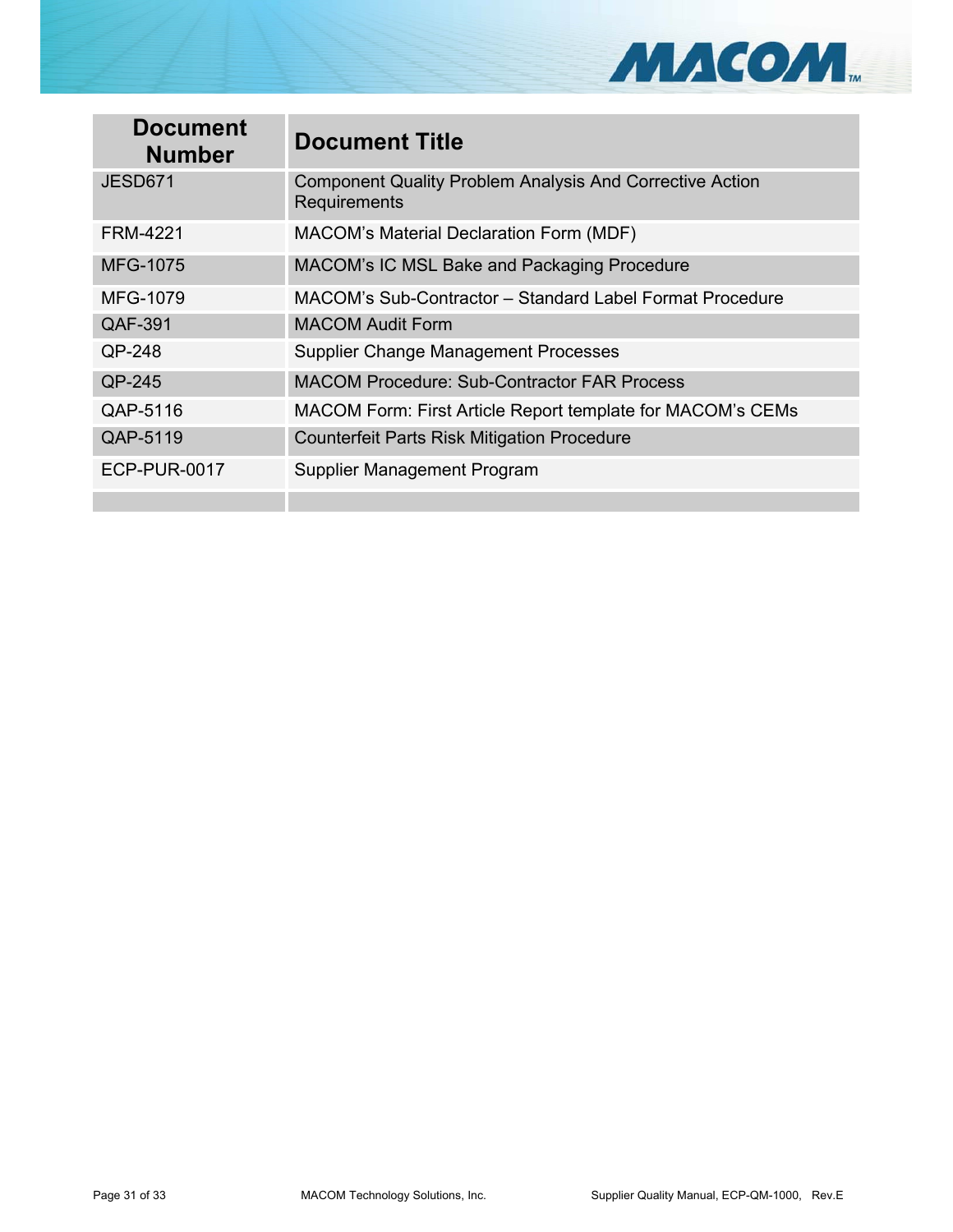

# **CONFIRMATION:**

We hereby confirm that we have received and we understand the Supplier Quality Manual.

We agree to strive to meet these customer requirements and guidelines, in all our facilities working with MACOM products.

| <b>Supplier Name:</b>        |  |
|------------------------------|--|
| <b>Supplier Address:</b>     |  |
|                              |  |
| <b>Submitted By (Name):</b>  |  |
| <b>Function / Job Title:</b> |  |
| <b>Telephone Number:</b>     |  |
| <b>Email Address:</b>        |  |
| Signature:                   |  |
| Date (dd-mmm-yyyy):          |  |